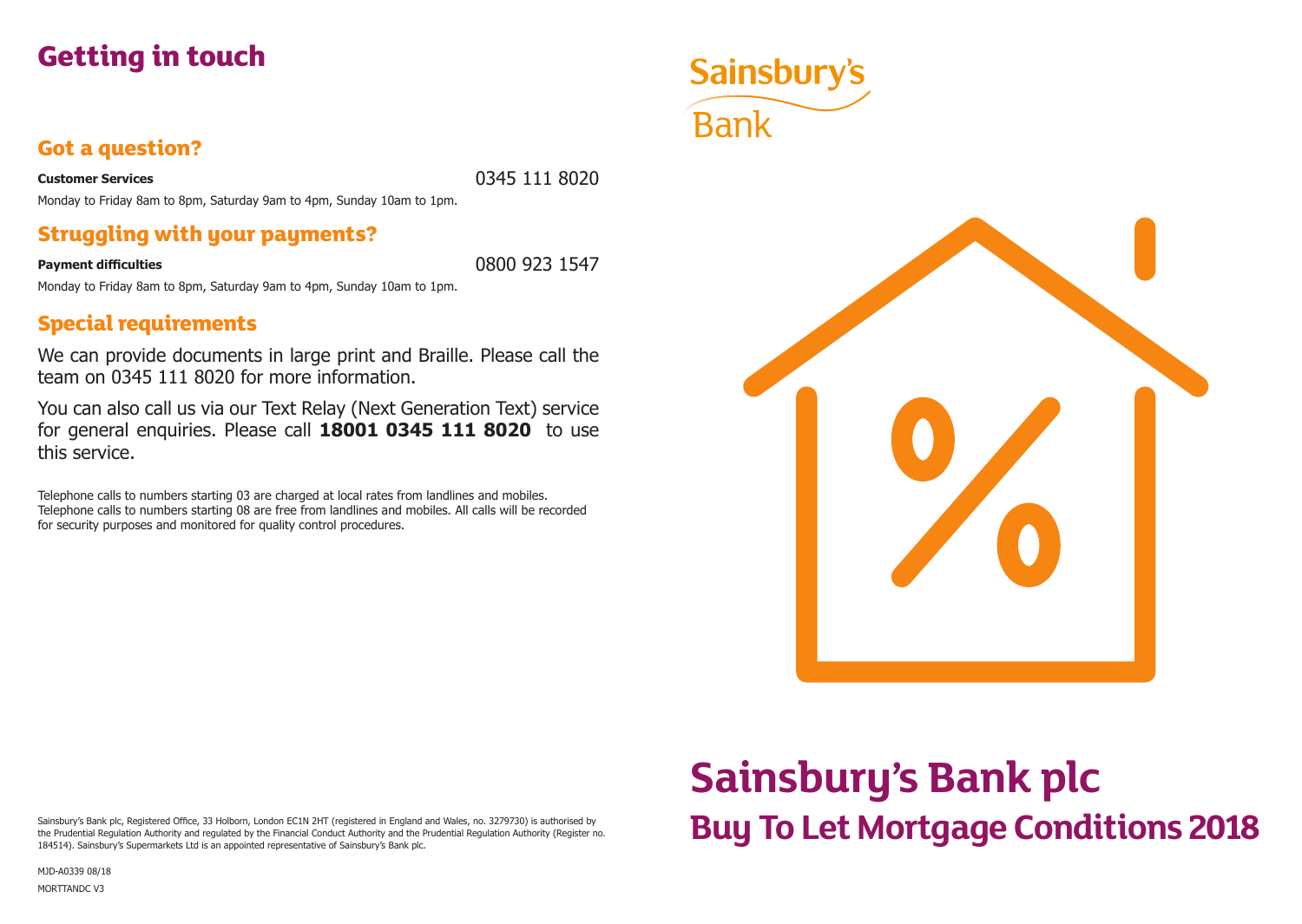## **Introduction**

Here are the **Terms** which apply to **your Loan** with Sainsbury's Bank plc. This is part of **your** legal agreement with **us**.

**Please read these Terms, your Offer and any other documents we have provided to you carefully and make sure you understand them before you take out the Loan as your property may be repossessed if you do not keep up repayments on your Loan.**

At Sainsbury's Bank plc **we** want to make everything as simple as possible and easy to understand. **We** try to avoid using technical language. However, if **you** have any questions about **your Loan** and how it operates please speak to your **legal** adviser.

These **Terms** are made up of 4 parts.

**Part 1 (Loan Terms)** This, along with **your Offer**, sets out the **Terms** which apply to the money that **we** have lent to **you**, including how it will be repaid, how **we** will charge **you** interest, when **you** may have to pay **our** charges and how and when **we** can change **Interest Rates** and charges.

**Part 2 (Mortgage Terms)** This sets out the **Terms** applicable to the security **we** have taken over **your Property** (this security is the mortgage), including **your** obligations in relation to looking after the **Property** and what **we** or any receiver can do if **you** do not make the payments or keep to **your** other obligations under these **Terms** and the **Offer**.

**Part 3 (General Terms)** This sets out some general **Terms** applicable to the relationship between **you** and **us**.

**Part 4 (Standard Conditions – Scotland only)** This sets out a summary of certain conditions which apply if **your Property** is located in Scotland.

If any of these **Terms** conflict with **your Offer**, then the **Terms** of **your Offer** will apply and take priority.

If at any time more than one **Loan** is owed by **you** under the mortgage, **Terms** 1 to 4 and **Term** 8 of the **Terms** apply to each **Loan** separately.

## **Contents**

| <b>Summary of Key Terms</b>                                    | 4 |
|----------------------------------------------------------------|---|
| <b>Words with special meaning</b>                              | 6 |
| <b>PART 1 - LOAN TERMS</b>                                     | 7 |
| Section 1: What you have to pay by the end of the term         |   |
| Section 2: What you have to pay each month                     |   |
| Section 3: When your monthly payment can change                |   |
| Section 4: How is interest applied and charged on the Loan     |   |
| Section 5: When the Interest Rate can change                   |   |
| Section 6: When we can ask for immediate repayment of the Loan |   |
| Section 7: When Fees and Charges can be charged to you         |   |
| Section 8: When we can change our charges                      |   |
| Section 9: How we'll tell you about the changes we make        |   |
| Section 10: Flexible Features                                  |   |

#### **PART 2 – MORTGAGE TERMS 17**

Section 11: Storage of Deeds

Section 12: Security Section 13: What you can and cannot do in relation to the Property Section 14: How you must use and occupy the Property Section 15: Making sure the Property is insured Section 16: Your promises and confirmations where you are borrowing for a business purpose Section 17: Action We May Take - Property located in England and Wales and Northern Ireland Section 18: Action We May Take - Property Located in Scotland Section 19: Power of Attorney to act on your behalf Section 20: Compensation from Third Parties

### **PART 3 – GENERAL TERMS 29**

Section 21: When you borrow with someone else Section 22: When we can transfer the Loan or mortgage Section 23: How we will tell you about matters relating to your Loan or mortgage Section 24: Other Terms to be aware of Section 25: Complaints Section 26: Data Protection

### **PART 4 – STANDARD CONDITIONS (SCOTLAND ONLY) 35**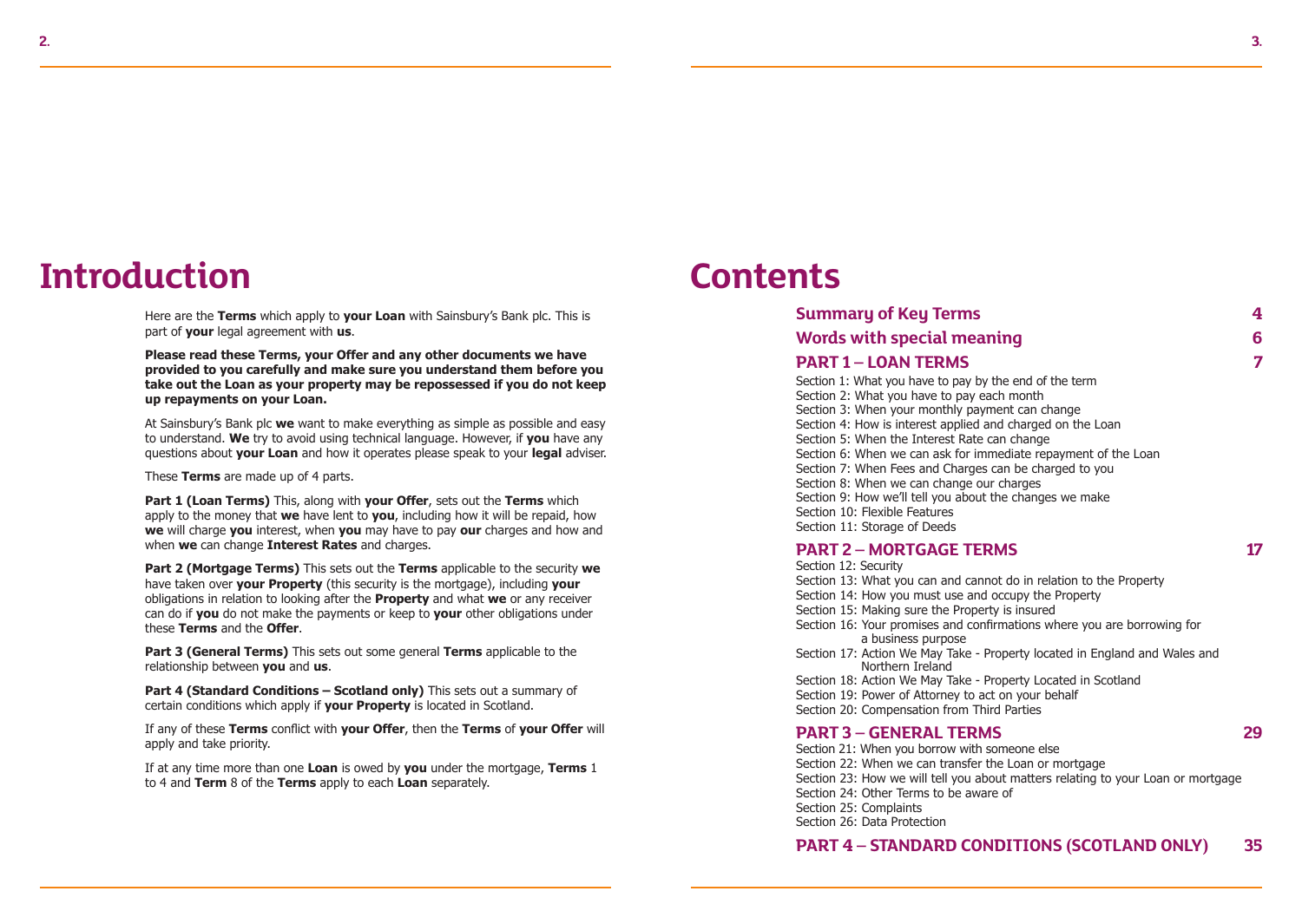## **Summary of Key Terms**

We have set out a summary of some of the key Terms below. It's a summary only. It's important that **you** read and consider all of the **Terms** along with **your Offer** and any other documents **we** have provided to **you**.

| <b>Term</b>                      | <b>Summary</b>                                                                                                                                                                                                                                                                                                                                                                                                                                                                                                                         |
|----------------------------------|----------------------------------------------------------------------------------------------------------------------------------------------------------------------------------------------------------------------------------------------------------------------------------------------------------------------------------------------------------------------------------------------------------------------------------------------------------------------------------------------------------------------------------------|
| <b>Monthly</b><br>payments       | It's important that you pay the monthly payments set out in your Offer to us (or any changed<br>monthly payments which apply under these <b>Terms</b> ) on time.                                                                                                                                                                                                                                                                                                                                                                       |
|                                  | If your Loan is made on a 'repayment' basis, your monthly payments will consist of<br>repayments of <b>Capital</b> and interest.                                                                                                                                                                                                                                                                                                                                                                                                       |
|                                  | If your Loan is made on an 'interest only' basis, your monthly payments will only consist of<br>interest and you will still have to repay all of the Capital at the end of the mortgage<br>term. It is very important that you make arrangements to repay the Capital and<br>requiarly check that these arrangements remain suitable to ensure that you are able<br>to repay the Capital at the end of your mortgage term.                                                                                                             |
|                                  | If vour Loan is made on a part 'interest only' and part 'repayment' basis, vour monthly<br>payments will consist of part interest and part repayments of Capital and interest. It's very<br>important that you make arrangements to repay any remaining amount of Capital at<br>the end of the term and regularly check that these arrangements remain suitable to<br>ensure you are able to repay the Capital at the end of the term.                                                                                                 |
|                                  | If you don't repay the Capital at the end of the term, we may take legal action<br>against you which might mean that we repossess and sell the Property.                                                                                                                                                                                                                                                                                                                                                                               |
| <b>Joint</b><br><b>borrowers</b> | If you are borrowing jointly with someone, all of you together and each of you individually,<br>are liable for the full amount owing under the Loan. This means that we can pursue the full<br>amount owing against each of you individually.                                                                                                                                                                                                                                                                                          |
| <b>Interest</b>                  | We will charge you interest on the amount that you have borrowed at the Interest Rate set out<br>in your Offer. The Interest Rate may be a fixed rate, a tracker rate or a variable rate.                                                                                                                                                                                                                                                                                                                                              |
|                                  | Unless your Offer states that your Interest Rate is fixed or tracks an externally set rate (such<br>as Bank of England Base Rate), we can vary the Interest Rate for any of the reasons set out<br>in Term 5 of your Loan Terms. Please make sure that you have considered these reasons and<br>understand that the amount you pay will increase if we increase the Interest Rate and we will<br>increase your monthly payments to recover the extra interest. If we reduce the Interest Rate,<br>we will reduce your monthly payment. |
|                                  | If your Offer states that your Interest Rate will track an externally set rate, the Interest Rate<br><b>vou</b> pay will vary in line with changes to the external rate. The overall cost of <b>vour</b> mortgage will<br>go up if the external rate goes up. We will increase your monthly payments to recover the extra<br>interest. If the <b>Interest Rate</b> goes down, we will reduce your monthly payments, except that<br><b>your Interest Rate</b> will not go below 0% even if the external rate does so.                   |
|                                  | It's important that you can afford to make your monthly payments if your Interest<br>Rate goes up.                                                                                                                                                                                                                                                                                                                                                                                                                                     |

| <b>Early</b><br>repayment      | You can repay your Loan in full or in part at any time. You may have to pay an early<br>repayment charge and other charges if you repay some or all of your Loan before the end of<br>the mortgage term. The details of any early repayment charges are set out in your Offer.                                                                                                                                                                                                  |
|--------------------------------|---------------------------------------------------------------------------------------------------------------------------------------------------------------------------------------------------------------------------------------------------------------------------------------------------------------------------------------------------------------------------------------------------------------------------------------------------------------------------------|
| <b>Immediate</b><br>repayment  | In certain circumstances we can ask you to repay the Outstanding Balance immediately (for<br>example if you fail to pay an amount equal to at least two monthly payments or if you commit<br>a material breach of one of your other obligations). The full set of circumstances in which we<br>may do this are set out in Term 6.1 of your Loan Terms.                                                                                                                          |
|                                | Please make sure that you understand when we may ask you to repay your Outstanding<br><b>Balance</b> immediately because, if we do this and the money isn't paid, we could take further<br>action against you including, if necessary, asking the Court to make an order allowing us<br>to repossess and sell your Property and/or appointing a receiver in England and Wales or<br>Northern Ireland to collect rent, manage the <b>Property</b> and sell the <b>Property</b> . |
| <b>Charges</b>                 | There are certain services that we can charge you for in relation to the Loan, in addition if we<br>incur costs because you don't meet your obligations we can charge you for these.                                                                                                                                                                                                                                                                                            |
|                                | We have included our current list of standard charges (Tariff of Mortgage Charges) with these<br>conditions. You can also find our Tariff on our website at sainsburysbank.co.uk or you can get<br>a copy by calling <b>us. We</b> can change these charges and introduce new charges. The reasons<br>why we might do this are set out in Term 8 of the Loan Terms. We will notify you of these<br>changes at least annually.                                                   |
|                                | Your Loan will be secured on the Property described in your Offer.                                                                                                                                                                                                                                                                                                                                                                                                              |
| <b>Property</b><br>obligations | You must look after the <b>Property</b> . This means putting it and keeping it in good repair. Term 13.1<br>of the Mortgage Terms sets out your obligations in relation to maintaining the Property, such as<br>completing building work. You must also get our permission before you carry out certain actions<br>in relation to the <b>Property</b> , such as altering or extending it.                                                                                       |
|                                | <b>You</b> must insure the <b>Property</b> against the usual risks to a <b>Property</b> (fire and flood for<br>example) and for an amount that is sufficient to fully re-instate the <b>Property</b> if it's destroyed<br>or damaged. (Special Terms apply in England and Wales and Northern Ireland where the<br><b>Property</b> is leasehold, or commonhold and someone else, such as a landlord, is responsible for<br>insuring it: see Term 15.3 of the Mortgage Terms).    |
| <b>Action we</b><br>may take   | We or, where applicable, any receiver we appoint can take certain action in relation to the<br><b>Property if you</b> don't meet your obligations. These actions are set out in Term 17 (for a<br><b>Property</b> located in England and Wales and Northern Ireland) and Term 18 (for a Property<br>located in Scotland) of your Mortgage Terms. They include repossessing your Property and<br>selling it.                                                                     |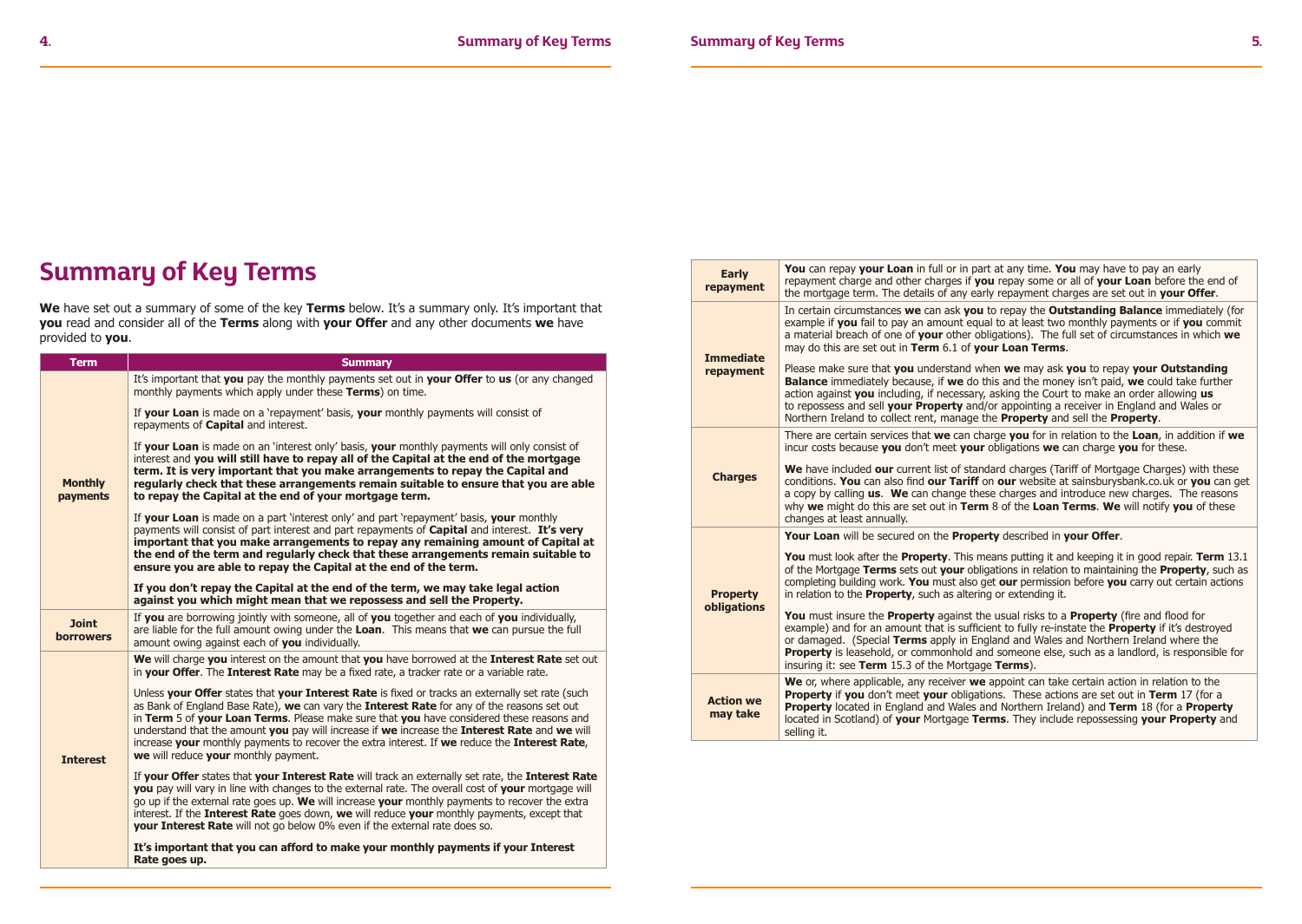## **Words with special meaning**

Certain words used in the **Terms** have a special meaning. Where they are used, they appear in **bold** text. These are set out below:

| <b>Capital</b>                       | this is any money on which we can charge interest under these Terms, that is (i) any part of a<br>Loan which you have not repaid; (ii) any charges which we add to your Loan Balance under<br><b>Term</b> 7.4 of the Loan Terms; and (iii) any interest which you have not paid by the end of the<br>calendar month in which it becomes due.                                                                                                                          |
|--------------------------------------|-----------------------------------------------------------------------------------------------------------------------------------------------------------------------------------------------------------------------------------------------------------------------------------------------------------------------------------------------------------------------------------------------------------------------------------------------------------------------|
| <b>Interest Rate</b>                 | means the rate of interest shown in <b>your Offer</b> or, if we change it, in accordance with these<br>Terms, the updated rate of interest.                                                                                                                                                                                                                                                                                                                           |
| Loan                                 | means any individual amount of money we have lent to you or may lend to you on the security of<br>the <b>Property</b> , as set out in an <b>Offer</b> .                                                                                                                                                                                                                                                                                                               |
| <b>Loan Balance</b>                  | means all the money you owe us in respect of a Loan from time to time, including any unpaid<br>interest or charges.                                                                                                                                                                                                                                                                                                                                                   |
| <b>Mortgage</b><br>documents         | means all the documents detailing the Loan, the security granted to <b>us</b> and associated terms<br>and charges, being:<br>(a) each <b>Offer</b> ;<br>(b) these Terms;<br>(c) each security document you execute to give us security over the <b>Property</b> ; and<br>$(d)$ the Tariff.                                                                                                                                                                            |
| <b>Offer</b>                         | means any written Offer of a Loan sent to you which results in a Loan being made to you.                                                                                                                                                                                                                                                                                                                                                                              |
| <b>Outstanding</b><br><b>Balance</b> | means the whole amount you owe us from time to time under these Terms and each Offer<br>(this will be the same as the Loan Balance or, if we have made two or more Loans to you,<br>the total of each of the Loan Balances for the time being outstanding).                                                                                                                                                                                                           |
| our, us, we<br>and the <b>Bank</b>   | refer to Sainsbury's Bank plc and include our successors in title (in law or in equity) to<br>the mortgage and anyone to which we transfer or assign the Loan and/or mortgage to in<br>accordance with these Terms.                                                                                                                                                                                                                                                   |
| <b>Property</b>                      | means the <b>Property</b> which is security for the <b>Loan</b> and where appropriate includes all or any<br>part of the <b>Property</b> .                                                                                                                                                                                                                                                                                                                            |
| <b>Tariff</b>                        | means our Tariff of Mortgage Charges which applies to your Loan. The Tariff states the<br>current amount of the standardised charges which we may make under Term $7$ of the Loan<br><b>Terms. We</b> may make changes to the charges set out in the <b>Tariff</b> and apply new charges,<br>details of how and when we will do this are set out in Term 8 of the Loan Terms. You can go<br>to our website sainsburysbank.co.uk or call us to get the latest version. |
| <b>Terms</b>                         | means the Terms set out in this booklet.                                                                                                                                                                                                                                                                                                                                                                                                                              |
| you and your                         | refer to a person who is the borrower named in the <b>Offer</b> and includes your personal<br>representatives and anyone who takes over the borrower's legal rights and duties under the Loan.                                                                                                                                                                                                                                                                        |

## **PART 1 – LOAN TERMS**

- **1. What you have to pay by the end of the term**
- 1.1. **You** must repay the **Loan** to **us** with interest and charges:
- (a) by the end of the term set out in **your Offer** (or any changed term which is later agreed between **you** and **us** in writing); or
- (b) when **you** sell or re-mortgage the **Property**; or
- (c) where **we** demand re-payment in accordance with **Term** 6 of the **Loan Terms**.
- 1.2. If **you** don't repay the **Capital** in full at the end of the term **we** can continue to apply interest to the **Capital** at the **Interest Rate** that applied immediately before the end of the term until it's repaid. **We** might also take proceedings against **you** which might mean that **we** repossess and sell the **Property**. Further details of the actions **we** may take if **you** do not repay the **Capital** in full at the end of the term are set out in Part 2 of these **Terms**.

### **2. What you have to pay each month**

- 2.1. **You** must make the monthly payments until the **Loan Balance** is repaid in full.
- 2.2. **Your** monthly payments will start in the month after the **Loan** is advanced to **you** and will be due on the first day of each month unless **we** agree another date with **you**. **Your** first payment will include **your** standard monthly payment plus, in addition, all interest accrued from date the **Loan** was released to **you** to the end of that month. This means that **your** first payment will be more than **your** normal monthly payment.
- 2.3. **Your** monthly payments should be made by Direct Debit from a current account held with a UK based bank or building society. The bank account from which the Direct Debit is made must be in the name of at least one borrower. If **you** would prefer a different payment date, please tell **us** and **we** will do **our** best to accommodate **you**.
- 2.4. If the **Loan** is made on a 'repayment basis' **you** will have to make monthly payments that are made up of interest and **Capital**. **Your** payments will be calculated so that the **Capital** will be repaid with interest by the end of the term. If any monthly or other payments due under these **Terms** have not been paid by **you** when they are due, the monthly payment will not provide for the repayment of these amounts, or the interest **we** charge on these amounts, unless and until **we** change the payment under **Term** 3.1(c) or (e).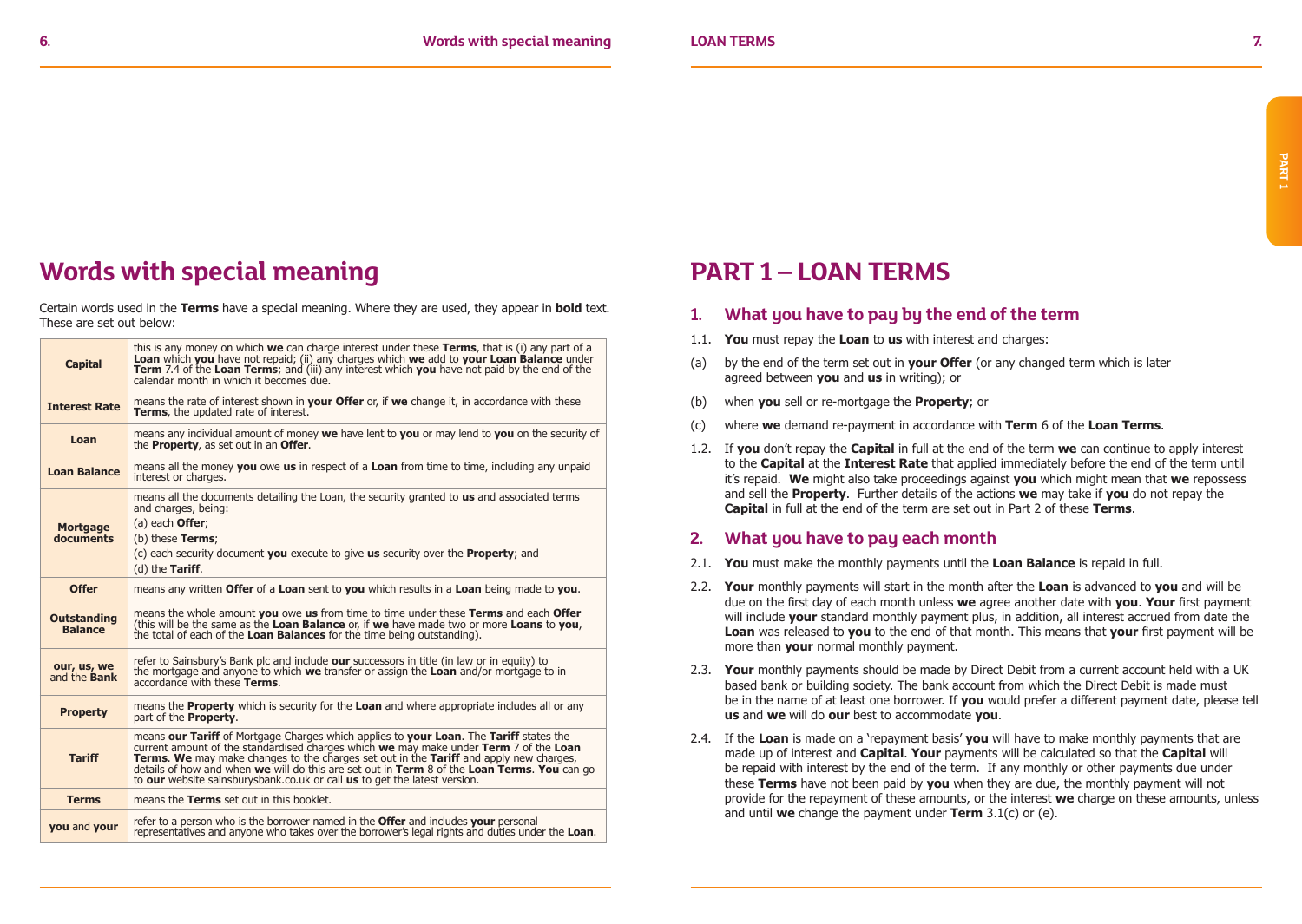- 2.5. If **you** have an 'interest only' mortgage or if **your** mortgage is made on a part 'interest only' and part 'repayment' basis, **your** monthly payments, or part of **your** monthly payments, will be made up of interest only. **You** will need to repay all remaining **Capital** in full as a lump sum payment at the end of the term. It's **your** responsibility to make sure **you** will be able to repay the **Capital** at the end of the term of an interest-only or part interest-only mortgage.
- 2.6. If **we** receive any payment from **you** which is not enough to pay the full amount that **you** owe to **us we** will apply the amount received in the following order:
	- (a) towards any monthly payments which are in arrears;
	- (b) towards any unpaid interest and charges; and then
	- (c) towards the rest of the **Loan Balance** owing.
- 2.7. Until **you** repay all the arrears **your Loan Balance** will not reduce, which means **you** will have to pay a higher amount of interest over the term of the mortgage.

### **3. When your monthly payment can change**

- 3.1. In certain circumstances **we** may vary the amount of **your** monthly payment. **We** may do this:
	- (a) if there's a change in the **Interest Rate**;
	- (b) if **we** add any unpaid interest to the **Capital** under **Term** 4.1 of the **Loan Terms**;
	- (c) if **we** add unpaid charges to the **Capital** under **Term** 7.4 of the **Loan Terms**;
	- (d) if there is a change to the term of the **Loan** or to the repayment method of the **Loan** (interest only, repayment or part interest only and part repayment) which is agreed in writing between **you** and **us**;
	- (e) so that **we** can reschedule for payment over the rest of the term (where regulatory requirements permit this) any monthly payments which **you** have failed to pay or have selected to underpay in accordance with **Term** 10.3; or
	- (f) if the change is required to ensure **we** are complying with **our** regulatory requirements.
- 3.2. When **we** make a change **we** will act reasonably and will notify **you** of the revised monthly payment. **We** will tell **you** at least 14 days in advance if **your** payment amount is changing and when the first amended payment is due.

### **4. How is interest applied and charged on the Loan**

4.1. For each day **we** will calculate interest on the **Capital** at the **Interest Rate**. **We** will add any interest which remains unpaid on the last day of the calendar month in which it accrued to the **Capital** on the first day of the following month.

4.2. This means that if **you** don't make a monthly payment by the end of the calendar month in which it's due to be paid, **you** will be charged interest at the **Interest Rate** on the **Outstanding Balance** which will include the amount of the missed payment.

### **5. When the Interest Rate can change**

- 5.1. Except during any period when **your Offer** states that interest is to be charged at a fixed or tracker rate, **we** have the power to vary the **Interest Rate** for the reasons set out in **Term** 5.3 (c).
- 5.2. **We** may at any time reduce the **Interest Rate** on the **Loan** without notice to **you**. If that results in a different monthly payment **we** will tell **you** about the change before it's due under **Term** 3.2 of the **Loan Terms**.
- 5.3. The **Offer** will set out the type of **Interest Rate you** have. The following conditions apply to that rate:
	- (a) during any period when **your Offer** states that **your Interest Rate** will be fixed, **we** can't vary the **Interest Rate**;
	- (b) where **your Offer** states that **your Interest Rate** will track an externally set rate (such as Bank of England Base Rate) **your Interest Rate** will increase and decrease by the same amount as the externally set rate unless **your** product has a specified floor that **your Interest Rate** cannot go below, or ceiling that **your Interest Rate** cannot go above. Details of any applicable **Interest Rate** floor or ceiling can be found in **your Offer**.
	- (c) in all other cases, the **Interest Rate** will be a variable rate and **we** may increase the variable rate at any time to respond proportionately, to any one or more of the following reasons:
		- (i) to a change in the Bank of England base rate;
		- (ii) to a change in the law, codes of practice or the way **we** are regulated;
		- (iii) to a change in **our** costs in funding **your Loan** (this may include, for example, where the interest rates on the money **we** borrow to fund **your Loan**, such as the London InterBank Offered Rate increases. The London InterBank Offered Rate is the interest rate banks use when they lend to each other);
		- (iv) a change beyond **our** reasonable control in the costs to **us** of providing **your Loan** or the services and facilities available in connection with it (including changes in the technology **we** use).
- 5.4. **We** will give **you** at least 14 days' notice of any increase in the **Interest Rate** in accordance with **Term** 3.2 or in the case of a tracker rate, as soon as possible after, the increase is to take effect.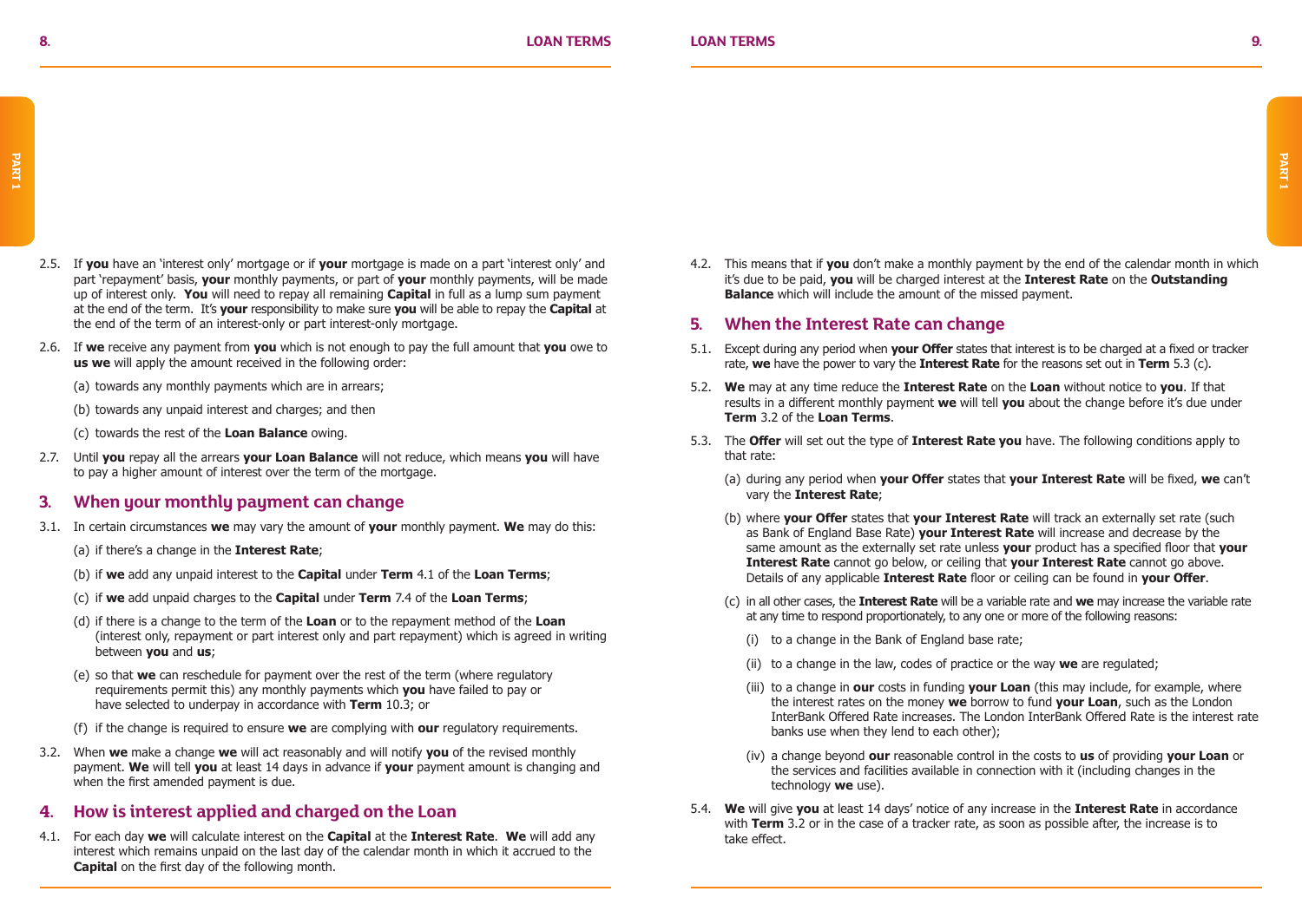- 5.5. If **you** do not agree to the increase, **you** are able to repay the **Loan Balance** in full. If **you** repay the **Loan you** may have to pay an early repayment charge and any other charge which applies under **your Offer** and **our Tariff**.
- 5.6. **You** can call **us** or look at **our** website (**sainsburysbank.co.uk**) at any time to check what **our** current standard variable rate is.

### **6. When we can ask for immediate repayment of the Loan**

- 6.1. In certain circumstances, **we** may give **you** notice requiring **you** to pay **us** the **Outstanding Balance** immediately. **We** will only ask **you** to do this if:
	- (a) **you** have failed to make payment of an amount equal to two or more of **your** monthly payments on any **Loan**;
	- (b) **you** materially or persistently fail to comply with any of **your** obligations (other than for the payment of money) to **us** in relation to the **Loan** and mortgage set out in the **Offer**, these **Terms**, or any other agreement between **you** and **us**;
	- (c) **we** discover that **you** gave **us** materially false, misleading or incomplete information when **you** applied for the **Loan** and **we** reasonably believe this made a significant difference to **our** decision to lend to **you**. Without limiting this **Term** 6.1(c), **we** may give **you** notice requiring **you** to pay **us** the **Outstanding Balance** immediately if **you** are borrowing for a business purpose and any of the declarations given by **you** to **us** under **Term** 16 is false or if, contrary to the declaration **you** give **us**, we discover that:
		- (i) someone other than **you** has a share in **your** business, or manages **your** business or has a say in how **your** business is run;
		- (ii) **your** business is incorporated, and **you** entered into the **Loan** as representatives of that incorporated business; or
		- (iii) **you** hold (or intend to hold) the **Property** for the benefit of another person or organisation;
	- (d) **you** are made bankrupt or, in Scotland, sequestrated;
	- (e) **you** enter into a voluntary arrangement (or propose to do so), or enter into an arrangement with **your** creditors, or apply for an interim order, or **your Property** is taken into trust for the benefit of **your** creditors;
	- (f) if **you** are (or are deemed to be) partners in an unincorporated partnership, **you** are deemed unable to pay **your** debts within the meaning of sections 222, 223 or 224 of the Insolvency Act 1986, or Articles 186, 187 or 188 of the Insolvency (Northern Ireland) Order 1989 or **you** are deemed to be apparently insolvent within the meaning of section 16 of the Bankruptcy (Scotland) Act 2016, or any step is taken with a view to:
- (i) the winding up, dissolution, administration, receivership, sequestration or any analogous procedure in respect of the partnership's business;
- (ii) the appointment of a receiver, liquidator, provisional liquidator, administrator, administrative receiver or manager, trustee in sequestration or other similar officer of the partnership or the partnership's assets other than the presentation of a winding up petition or the presentation of a petition for sequestration which is frivolous and vexatious and is dismissed within 10 days or if earlier, prior to the date on which it is advertised;
- (iii) the rescheduling of the partnership's debts pursuant to a reorganisation, voluntary arrangement or otherwise;
- (iv) a trust deed is entered into for the benefit of your creditors, or any other arrangement with your creditors is made; or
- (v) a third party encumbrancer or landlord takes possession of any of the revenues or assets of the partnership for non-payment or otherwise or any security created by the partnership becomes enforceable or a distress, diligence or other execution is levied, enforced or sued upon or against any material part of the property of the partnership (including for the avoidance of doubt the Property and/or any goodwill).
- (g) the **Property** is compulsorily acquired (for example, a local authority forces **you** to sell **your Property** to them);
- (h) the **Property** has remained unoccupied for a period of at least six months, and in **our** reasonable opinion there is no reasonable prospect of **you** finding a tenant for the **Property** in the foreseeable future. In this case, however, **we** will act reasonably and if **you** are able to demonstrate to **our** reasonable satisfaction that **you** can continue to make **your** payments on the Loan in accordance with **your** obligations to do so, **we** will not treat this as an event which makes the **Outstanding Balance** immediately due and payable;
- (i) the **Property** has been abandoned;
- (j) **your Property** is located in Scotland and you have failed to comply with a calling up notice **we** have sent **you**; or
- (k) **you** die, or in the case of joint borrowers, the last surviving one of you dies.
- 6.2. If **you** do not repay the **Outstanding Balance** when requested and **we** obtain a Court judgment against **you** for that amount or part of it, **you** will pay interest on the amount of that judgment at the rate set by the Court or, if none is set by the Court, at the **Interest Rate**.
- 6.3. If **we** or a receiver sell the **Property** following enforcement action against **you**, **you** must still pay **us** any amount by which the sale proceeds fall short of the **Outstanding Balance**. If the shortfall is not paid immediately **we** will continue to apply interest on it at the **Interest Rate** until it's paid.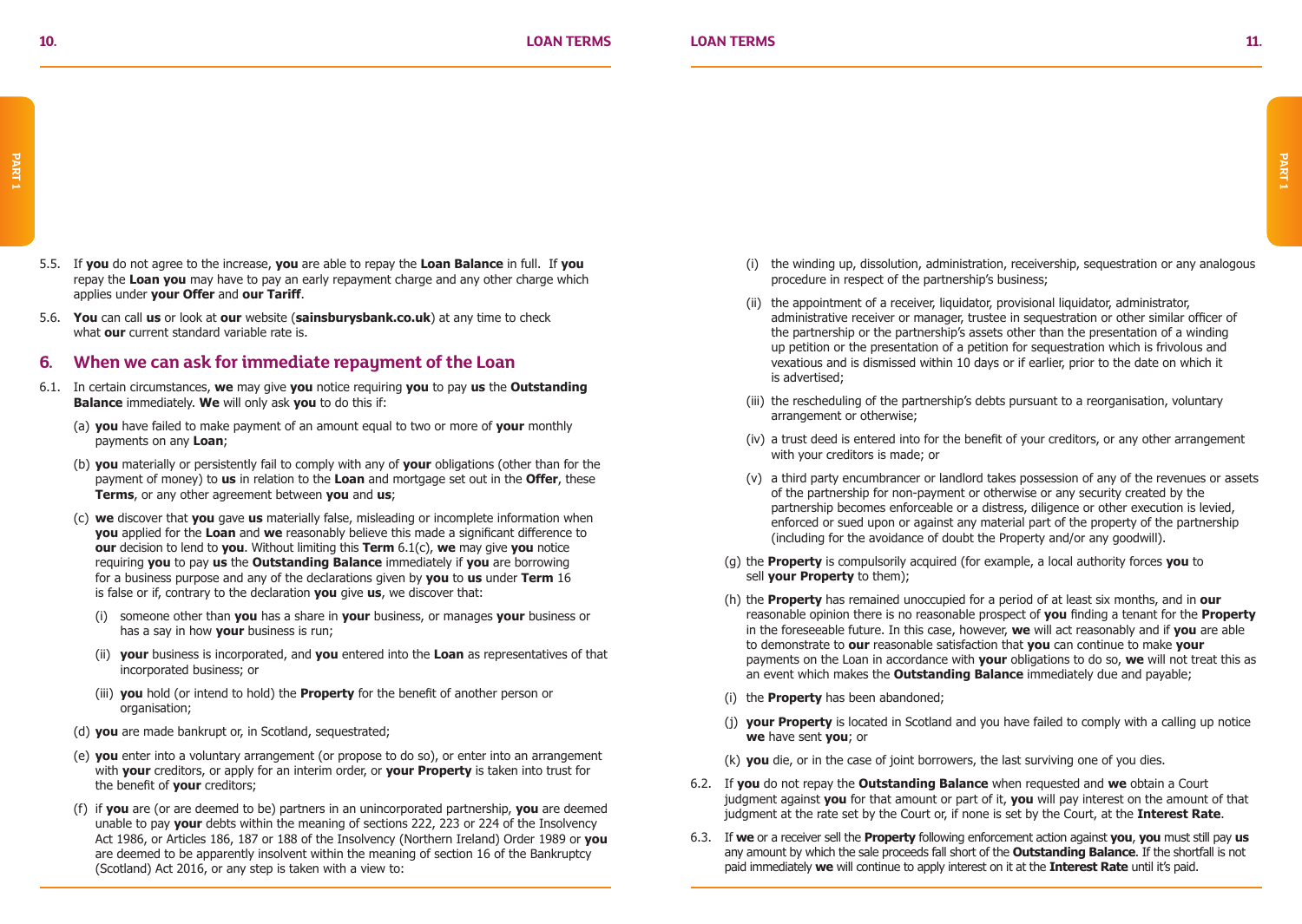### **7. When Fees and Charges can be charged to you**

- 7.1. **You** agree to pay **us** the charges **we** make to recover the costs and expenses **we** reasonably incur in connection with **your** mortgage. The charges **we** make may cover either or both of the costs and expenses **we** have to pay to third parties and internal administrative expenses which **we** incur.
- 7.2. Where **we** can make a reasonable estimate of the costs and expenses **we** incur in typical cases, **we** may recover **our** costs and expenses by asking **you** to pay a standard charge equal to the amount **we** have estimated. **Our** standard charges are set out in **our Tariff** or, where they arise in connection with the making of a new **Loan**, in the **Offer**. In other cases, **we** may recover **our** costs and expenses by asking **you** to pay a charge equal to the costs and expenses **we** actually pay or incur in the particular case.
- 7.3. Examples of charges include (but are not limited to):
	- (a) **Operational costs:** Charges may be incurred when **we**:
		- (i) supply to or copy deeds or documents for **you** or anyone acting for **you**;
		- (ii) discharge **our** security or release the **Property** or any related rights from **our** security;
		- (iii) release any title deeds;
		- (iv) process any request by **you** or anyone acting for **you** for any change in the **Terms** of the **Loan** or the mortgage; and
		- (v) give **you** or anyone authorised by **you** any assistance or information in connection with the **Property**, the **Loan** or the mortgage.
	- (b) **Legal costs:** Before the first **Loan** is made **we** will ask **you** to set up a mortgage over the **Property** to secure the **Loan** and any future **Loans**. **You** will be responsible for paying the charges **we** make to cover the legal costs of any conveyancer who undertakes **our** legal work in relation to the mortgage. The **Offer** will state whether **you** are paying the whole or part of the legal costs involved in setting up the mortgage and making the **Loan**. **Your Offer** will also tell **you** if **your** product offers any assistance towards legal fees.
	- (c) **Costs to safeguard our security: You** must pay **us** the charges **we** make where **we** need to take action to safeguard **our** security or because **you** fail to fulfil an obligation **you** have under these **Terms** or the **Offer**. Examples of items covered by these charges include (but are not limited to):
		- (i) any legal proceedings and costs relating to the mortgage (this applies whether or not **you** are a party to the proceedings):
		- (ii) exercising any of the rights or powers given to **us** by law or these **Terms**; and

(iii) recovering any of the **Outstanding Balance**.

- (d) **Arrears Charges:** If **you** fail to make any payments due to **us** and **your Loan account** falls into arrears, **we** may charge **you** arrears administration fees. The time from when **we** start charging these fees and the amount of these fees will be set out in the **Tariff**. Arrears administration fees are calculated to cover **our** administrative costs in dealing with those arrears. Where arrears administration fees are charged, they will be added to the **Capital** each month under **Term** 7.4 of the **Loan Terms**. Legal costs will also be charged if **we** have to take further action.
- 7.4. If **you** do not pay a charge within 7 days of the date **we** specify to **you** as the due date, then **we** may add it to the **Capital** if it is reasonable to do so. Where **we** do this:
	- (a) **we** will charge interest at the **Interest Rate** on the charge until it is repaid or, where there is more than one such rate, at the rate which applies to the part of the **Outstanding Balance** which originated earliest:
	- (b) if the addition of the charge results in **your** monthly payment being changed **we** will give **you** notice of the new amount in accordance with **Term** 3.2; and
	- (c) **we** will make sure that any new monthly payment amount results in the interest charged each month being covered by the corresponding monthly payment for that month and any **Capital** that is not being repaid on an interest only basis being repaid with interest by the end of the term.

### **8. When we can change our charges**

- 8.1. **We** may change any of the standard charges listed in **our Tariff** or introduce new charges which are not in the **Tariff** at any time if it is reasonable to do so. If the change is not to **your** advantage (for example, if **we** increase a charge or introduce a new one), **we** will only make the change to enable **us** to respond proportionately to a change in either or both of the following:
	- (a) a change in the law, codes of practice or the way **we** are regulated; and
	- (b) a change beyond **our** reasonable control in the costs to **us** of providing **your Loan** and the services and facilities **we** provide in connection with it (including changes in technology **we** use).

### **9. How we'll tell you about the changes we make**

- 9.1. If **we** make a change to the charges listed in **our Tariff**:
	- (a) **we** will write to give **you** notice at least 14 days before the change takes effect if the change is to **your** disadvantage or where **we** introduce a new charge;
	- (b) the new charge will be set out in the **Tariff**, a copy of which will be provided to **you** at least once a year when changes are made;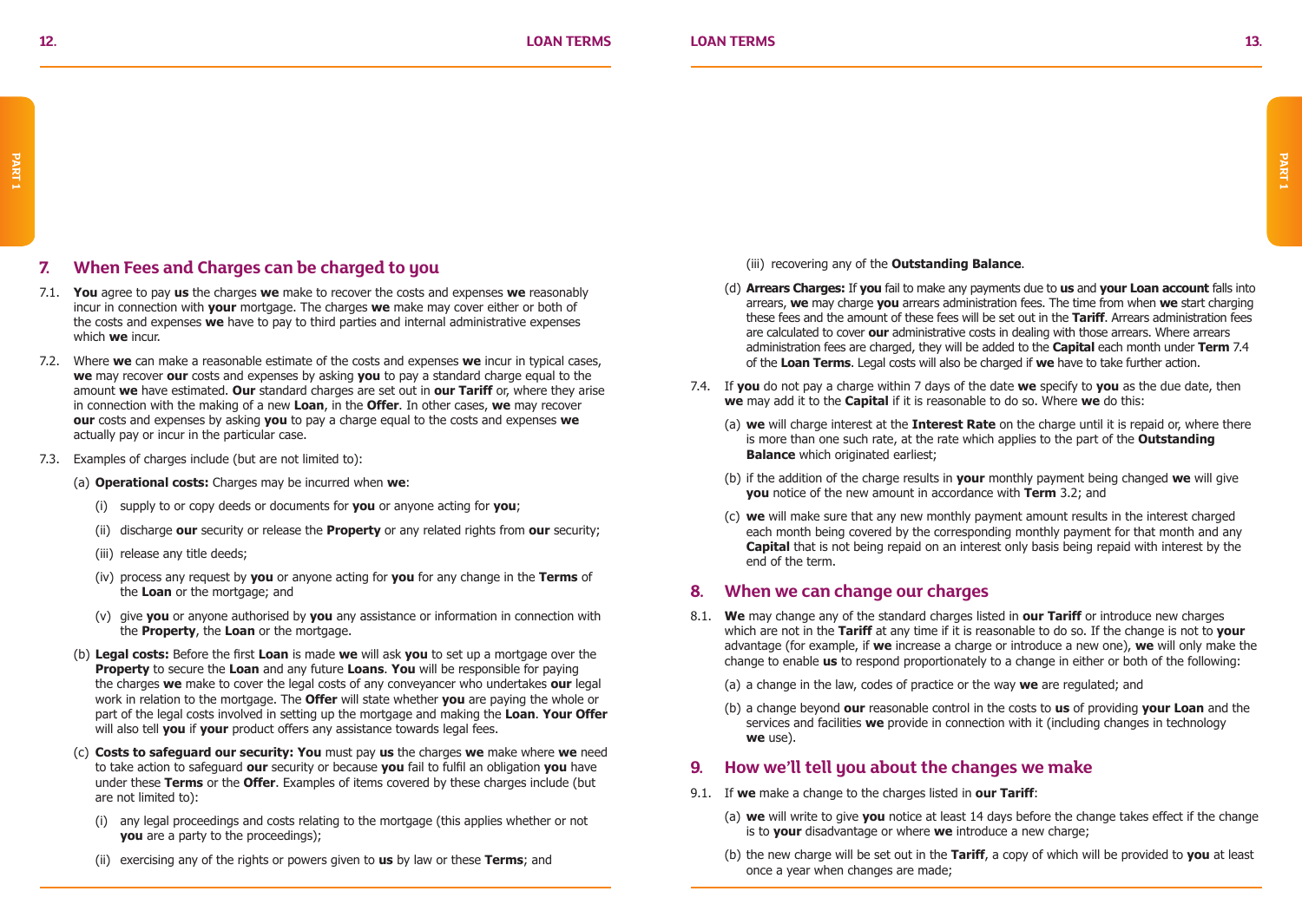- (c) **we** will tell **you** when **you** ask **us** to do something which incurs a charge before the charge is incurred; and
- (d) details of **our** charges will be available on **our** website **sainsburysbank.co.uk** or by telephoning **us**.

### **10. Flexible Features**

10.1. Any flexible features that apply to **your Loan** will be set out in **your Offer**. Where applicable, the flexible features are as provided in this **Term** 10.

#### 10.2. Overpayments

- (a) **You** can make overpayments in addition to the repayments which are set out in **your Offer**.
- (b) **You** can make overpayments at any time by:
	- (i) increasing **your** monthly payment; or
	- (ii) bank transfer to Sainsbury's Bank quoting **your** account number in the reference field. Please call **us** to request up to date bank account details from **us**.
- (c) Early repayment charges may apply to overpayments, details are set out in **your Offer**.
- (d) Any overpayment **you** make will reduce the amount owing under the **Loan** by **you** from the date it is received by **us**. The interest to be debited will be recalculated to reflect the revised amount owing under the **Loan**.
- (e) If **you** want the overpayment **you** make to result in a reduction of **your** monthly payments, **you** must call **us** to request this. Once **we** have done this, **you** will need to build up new overpayments before **you** can apply to underpay in accordance with **Term** 10.3.
- (f) Whenever **we** change your monthly payment for any reason other than in accordance with **Term** 3.1 (a) or **Term** 3.1 (e), **you** will need to build up new overpayments before **you** can apply to underpay in accordance with **Term** 10.3.
- 10.3. Underpayments
	- (a) If **you** have previously made overpayments and you have not asked for the overpayment to result in a reduction of **your** monthly payments, an underpayment means that **you** can make lower payments for a period or stop **your** monthly payments altogether for a period of time up to:
		- (i) the amount **you** have previously overpaid; or
		- (ii) a maximum value of two monthly payments in each 12 month period starting on the date **we** first advance the **Loan** to **you**.
- (b) **You** will not be eligible for an underpayment if:
	- (i) the amount to be underpaid is more than or will, when the next payment is due, be more than the amount **you** have previously overpaid; or
	- (ii) the amount to be underpaid exceeds or will exceed, when the next payment is due, a maximum underpayment value of two monthly payments in the 12 month period;
	- (iii) any of the circumstances in **Term** 6.1 of these **Terms** has happened or if **we** reasonably believe it is likely to happen;
	- (iv) **you** have asked for the overpayment **you** have made to result in a reduction of **your** monthly payments.
- (c) Any underpayment **you** make will increase the amount owing under the **Loan** by **you** from the first day of the calendar month following the underpayment. The interest to be debited will be recalculated to reflect the revised amount owing under the **Loan** and **your** monthly payment will be recalculated in accordance with **Term** 3.1 (e).
- (d) **You** must call **us** to check **your** eligibility and to request an underpayment, if applicable. Please note that **we** need at least 14 calendar days' notice before **your** selected underpayment date which will also serve as **your** notice period for change of payment under **Term** 3.2.
- 10.4. Transferring your Mortgage
	- (a) If **your Offer** allows 'Porting', this means that **you** have the right to transfer the **Terms** of your product terms to a new property in the event that **you** wish to change property without being subject to any early repayment charge which might apply. An early repayment charge may, however, be payable if **you** reduce (repay) part of the **Loan** at the time **you** change property. The amount charged will be based on the amount of the **Loan you** are reducing in excess of any overpayment allowance set out in **your Offer** and not the full **Outstanding Balance**. Details of early repayment charges and any other charges are set out in **your Offer** and **our Tariff**.
	- (b) There are restrictions which apply to when **you** can do this:
		- (i) The **Loan** and property must meet **our** lending criteria at the time **you** wish to transfer your mortgage to a new property. This includes considerations such as the **Loan** to value ratio as they apply to the new property, **your** financial circumstances (**you** may be subject to a full affordability assessment) and the nature of the new property as security for the **Loan**. Please note that **we** may change **our** lending criteria from time to time which means that **our** lending criteria at the time **you** change property might be different to **our** lending criteria when **you** originally took out the **Loan**;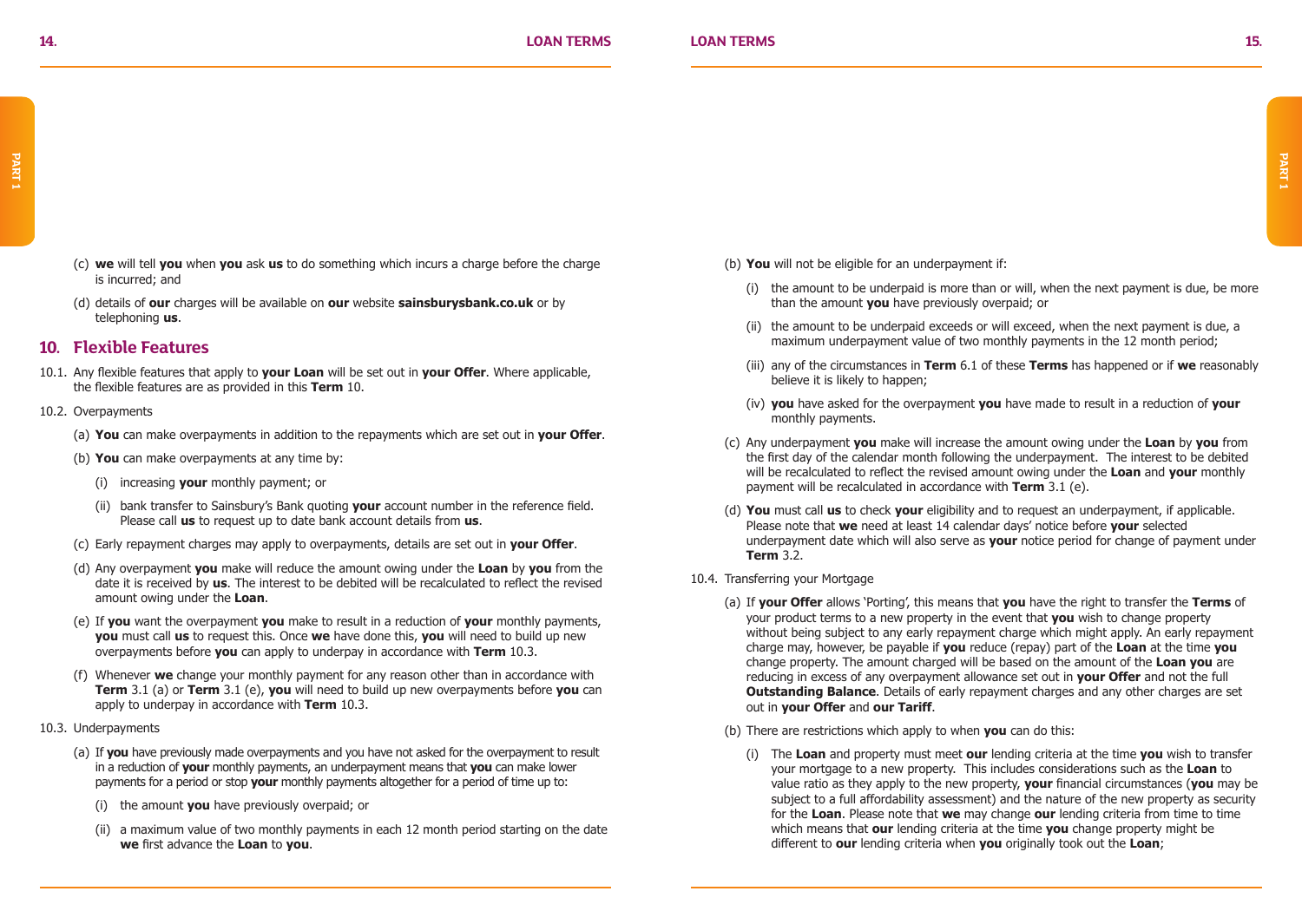- (ii) **You** must have had the original **Loan** with **us** for a minimum of 6 months;
- (iii) **You** must not have had any sums overdue under **your Loan** in the 6 months prior to the time **you** wish to port the **Loan** or have had any other payment arrangements in place with **us** during this period;
- (iv) **You** must tell **us** that **you** want to transfer your product terms before **you** repay **your Loan** on **your** current **Property**;
- (v) **You** will have to pay a property valuation fee for the new property. Details of the fee will be set out in **our Tariff** and can also be provided by calling **us**.
- (c) **We** may allow **you** to port your product terms even if, at the time **you** ask **us** to do this, **you** have not identified a new property to move **your Loan** to, or the date **you** are due to complete the purchase of **your** new property is after the date on which **you** sell **your** current **Property**. In both of these situations **you** will need to pay **us** any early repayment charge in full that applies when **you** sell **your** current **Property**. However **we** will refund this amount to **you** provided the date of completion of the purchase of the new property with **us** is within 180 days of the date on which **your** original Loan was repaid and the **Loan** amount is of equal or greater value than the **Loan** repaid. If **you** are reducing the **Loan** amount any charge refunded will be based on the amount of the **Loan** remaining.
- (d) Any additional **Loan you** require as a result of transferring your mortgage will be offered to **you** on **our** available products at that time and **you** will be subject to an affordability assessment and other criteria in respect of the additional **Loan**.

### **11. Storage of Deeds**

- 11.1. At **our** request, **you** or **your** legal representative will provide **us** with the title deeds and any other title documentation in relation to the **Property** for **us** to hold.
- 11.2. Where **we** hold the title deeds to **your Property**, **you** may ask **us** to send them temporarily to **your** legal representative or supply copies to **you** or **your** legal representative. Any charges incurred for doing so are set out in the **Tariff**.

### **PART 2 – MORTGAGE TERMS**

### **12. Security**

- 12.1. By entering into the mortgage, **you** have given **us** security over the **Property** to protect **us** in case **you** don't keep to **your** obligations under these **Terms**, the **Offer** and any other document which sets out the agreement between **us** for the **Loan**. If **we** enforce the security, **we** need to take certain steps which are described in this Part 2. This Part 2 also describes **your** obligations in relation to the **Property** and the restrictions which apply to the way **you** can deal with the **Property** whilst it forms part of **our** security.
- 12.2. The security over **your Property** may be for more than the **Outstanding Balance you** owe under these **Terms** and each **Offer**. It will also be for any other money that **you** owe to **us** under any other agreement, or will owe to **us** in the future, other than any agreements that are stated to be regulated by the Consumer Credit Act 1974 (unless the **Property** is specified as security in the regulated agreement).
- 12.3. Unless **we** agree otherwise with **you**, the security will not be released until all money **you** owe to **us** (whether due or not) under any agreement secured by the mortgage has been paid. This will not affect **your** right to repay any agreement regulated by the Consumer Credit Act 1974.

### **13. What you can and cannot do in relation to the Property**

- 13.1. There are certain actions that **you** must take, or must not take, in relation to the **Property. You** must:
	- (a) keep the **Property** in a good condition at all times and carry out any necessary repairs;
	- (b) make sure that any unfinished building or works on the **Property** are completed without delay and are carried out to the required standard;
	- (c) if the **Property** is leasehold (applicable in England and Wales and Northern Ireland), comply with all of the tenants' obligations under the lease. Where **your Property** is located in Northern Ireland and **you** acquire any extension of the term of **your** lease or acquire the freehold (whether under the Leasehold (Enlargement and Extension) Act (Northern Ireland) 1971 as amended by the **Property** (Northern Ireland) Order 1997 and any other similar legislation) **you** must tell **us** immediately and take all such action **we** direct, including, where requested, executing a further mortgage in **our** favour and delivering all documents of title and leases to **us**;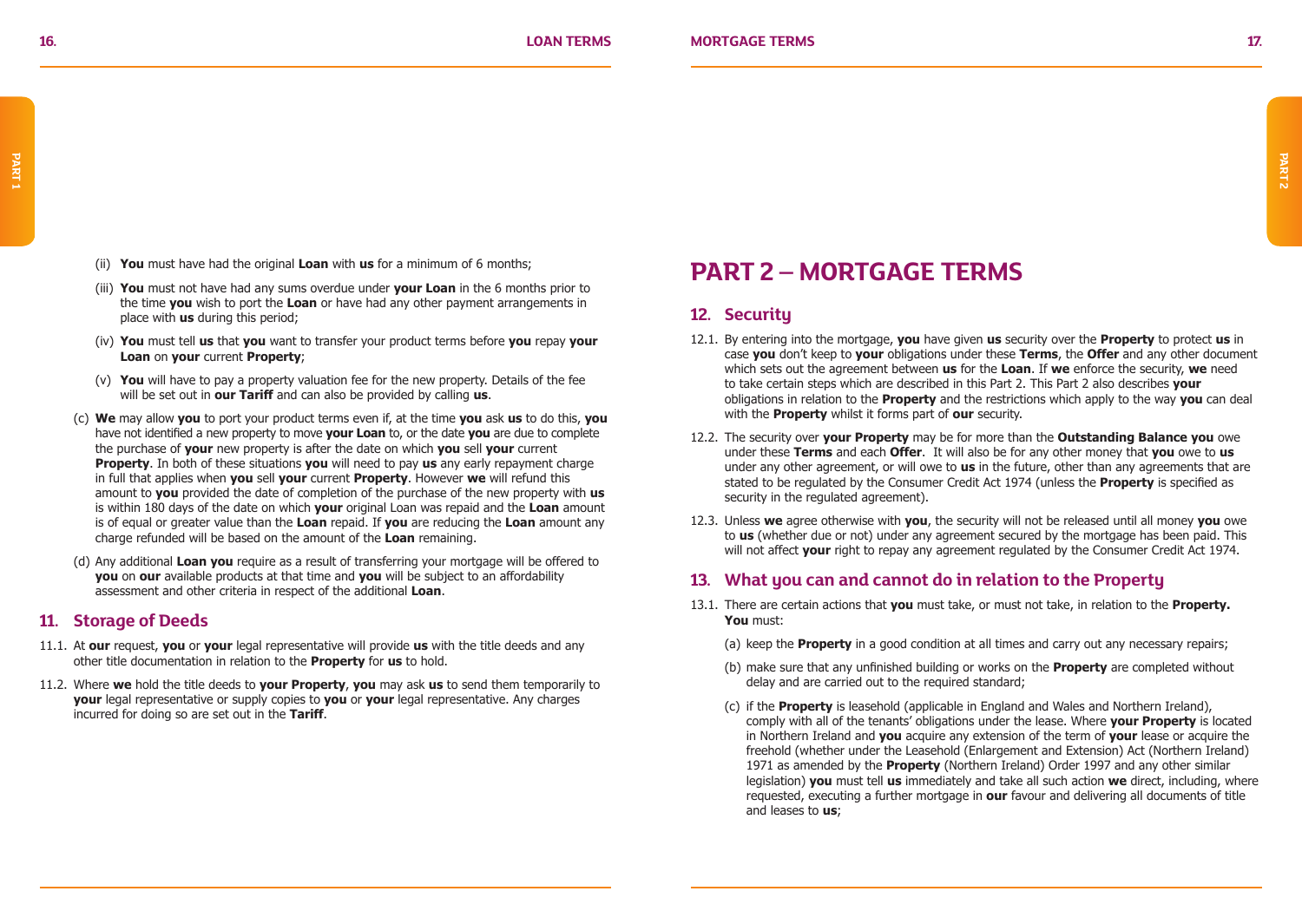- (d) pay on time all existing and future rents, taxes, outgoings and rent charges affecting the **Property**. If **you** fail to make payment and there is a risk to **our** security, **we** may pay them on **your** behalf and recover these funds from **you** in accordance with **Term** 7.4 of the **Loan Terms**;
- (e) send to **us** a copy of any notice or other document affecting the **Property** within 14 days of receiving it from:
	- (i) a landlord (if the **Property** is leasehold in England and Wales or Northern Ireland);
	- (ii) a rent charge owner (if the **Property** is subject to a rent charge);
	- (iii) anyone claiming a legal right over the **Property**;
	- (iv) any government department, local or other authority;
	- (v) a commonhold association (if the **Property** is commonhold).
- (f) send to **us**, within 14 days of **us** requesting it, a copy of any of the following documents relating to the letting of the **Property**:
	- (i) any current or former tenancy agreement;
	- (ii) any certificate or other document evidencing your compliance with the requirements of the Tenancy Deposit Scheme (or any replacement scheme);
	- (iii) any other notice or other document which **you** have given to, or received from, a tenant and/or their representative;
	- (iv) any other documents **we** reasonably request.
- (g) allow (or arrange for the tenant(s) to allow) **us**, **our** employees, or agents to enter the **Property** after giving **you** reasonable notice so that **we** may:
	- (i) carry out a valuation of the **Property**;
	- (ii) inspect the state of repair and condition of the **Property**;
	- (iii) carry out or complete any work which is needed to put right any failure by **you** to comply with these **Terms**;
- (h) tell **us** before **you** apply to a local authority or other similar body for any loan or grant for the repair or improvement of the **Property**. This is because the loan or grant may be subject to conditions requiring the whole or part of the grant to be repaid, for example, if **you** do not live in the **Property** for a certain period. **You** cannot accept any such loan or grant unless **we** agree in writing; and
- (i) not knowingly take any action regarding the **Property** that is against any applicable law or regulation.
- 13.2. **You** must not do any of the following without getting **our** written consent first:
	- (a) transfer **your Property** (or any part of **your Property**) into another party's/parties' name, assign **your** interest in the **Property**, arrange/obtain another mortgage on **your Property**, obtain an extended lease of the **Property** or otherwise deal with or give away or otherwise permit the creation of any overriding interest in the **Property**, including the granting of any lease over whole or any part of **your Property**;
	- (b) accept the surrender of any lease or tenancy of the **Property**;
	- (c) demolish, alter or extend the **Property**.
- 13.3. For **Properties** located in Scotland, there are certain standard conditions which apply by law to mortgaged properties. In Part 4, **we** summarise the standard conditions and tell **you** how they have been dealt with in these **Terms**.
- 13.4. Where **you** have failed to meet any of **your** obligations under these **Terms, we** may take any action which **we** deem in **our** reasonable opinion, is needed to put this right.

### **14. How you must use and occupy the Property**

- 14.1. The **Property** must only be occupied for residential purposes as a single private dwelling and **you** must not change the use of the **Property** or allow the **Property** to be used by any tenant for a trade or business.
- 14.2. **You** must not occupy the **Property yourself** and **you** must not agree to grant a tenancy of the **Property** to any of the following:
	- (a) any of **your** family members (the term "family members" includes, for example, a spouse, civil partner, parents, grandparents, siblings, children and grandchildren);
	- (b) tenants in receipt of housing benefit;
	- (c) local authority tenants;
	- (d) people who have made an application for asylum in the United Kingdom; or
	- (e) people who could claim diplomatic immunity.
- 14.3. **You** must not, unless we have agreed in writing, grant or agree to grant or renew any lease or tenancy of the **Property** or give to any person any contractual or other licensce or right to occupy or live in the **Property** other than a tenancy which complies with this **Term** 14.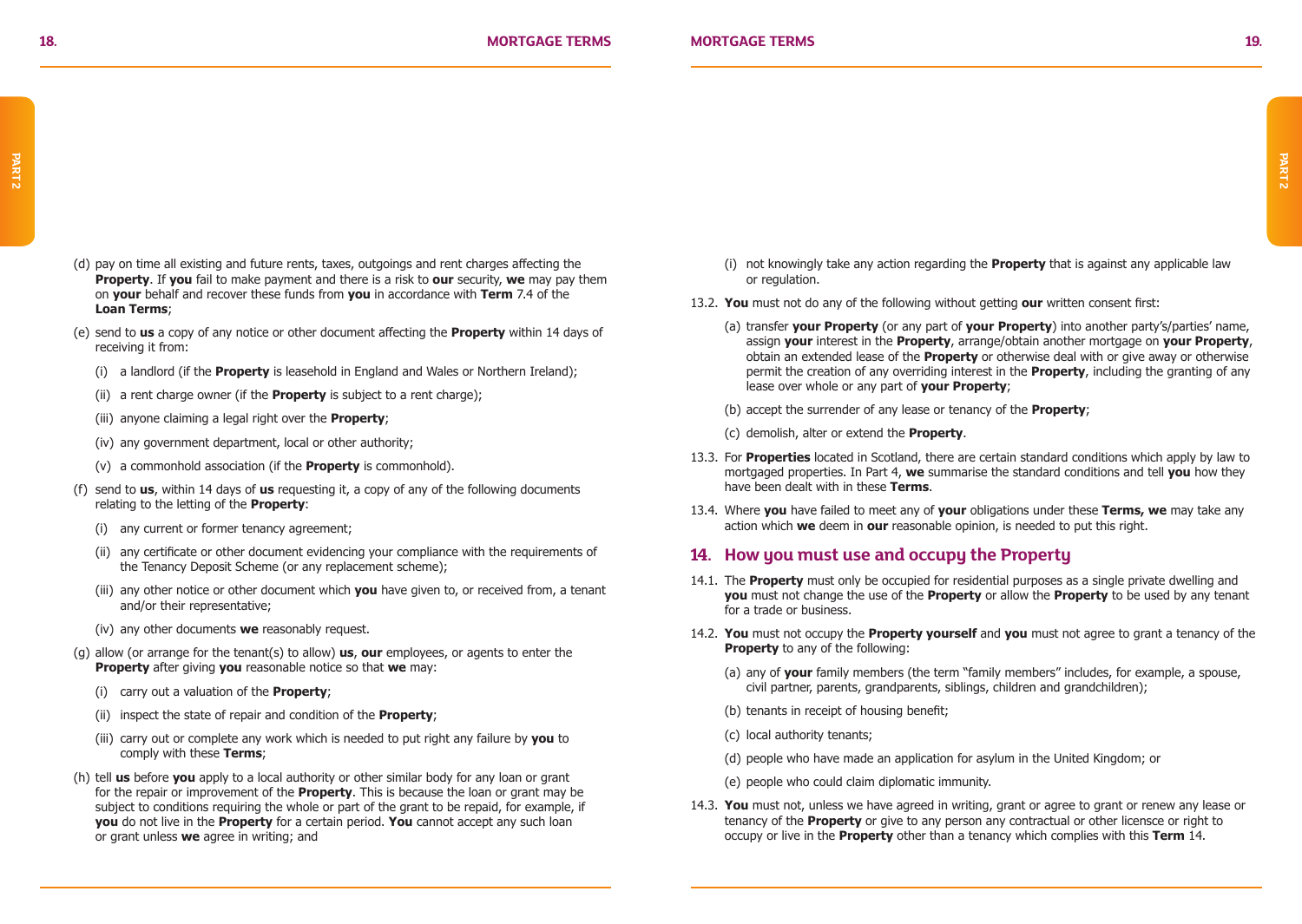- 14.4. If **your** Property is in England and Wales, **you** must ensure that any tenancy agreement for the **Property** complies with the following:
	- (a) the letting must be for residential purposes only;
	- (b) **you** cannot let out parts of the **Property** under two or more separate tenancy agreements at the same time;
	- (c) **you** cannot let out the **Property** as a house in multiple occupation, as defined in section 254 of the Housing Act 2004;
	- (d) any tenancy of the **Property** created before 1 March 1997 must be an assured shorthold tenancy and must be for a term of not less than six months. **Your** solicitor must produce to **us** or to **our** solicitor, upon request, valid notices served under Section 20 of the Housing Act 1988 before the tenancy was created, together with a copy of the tenancy agreement;
	- (e) any tenancy of the **Property** created after 28 February 1997 must in all respects comply with the Housing Act 1996 as an assured shorthold tenancy;
	- (f) (further to paragraphs (d) and (e) above) the **Property** cannot be let as a short term or holiday let;
	- (g) **you** must produce evidence to **our** solicitor, before buying the Property, that all provisions of Part 1 of the Landlord and Tenant Act 1987 and the Housing Act 1988 have been complied with by the seller or **you** where **you** purchased the **Property** and at the time **you** purchased it, the **Property** was subject to a tenancy agreement;
	- (h) the tenancy agreement must not be for a term of more than 12 months;
	- (i) the letting must not confer any security of tenure on the tenant(s) beyond the end of the contractual term of the tenancy agreement, or permit the tenant to sub-let the **Property** or any part of it;
	- (j) the tenant(s) must not be able to extend the term without **your** consent;
	- (k) references about the proposed tenant(s)' ability to pay the rent and their character must be obtained and must be made available when **we** ask for them;
	- (l) any tenancy agreement must (a) be in a form normally used for assured shorthold tenancy agreements and (b) contain no terms which can adversely affect our interest as mortgagee; and
	- (m) any deposit must be held by a body approved by the Government pursuant to the requirements of the Housing Act 2004.
- 14.5. If **your** Property is in Northern Ireland, **you** must ensure that any tenancy agreement for the **Property** complies with the following:
	- (a) the letting must be for residential purposes only;
	- (b) **you** cannot let out parts of the **Property** under two or more separate tenancy agreements at the same time;
	- (c) **you** cannot let out the **Property** as a house in multiple occupation, as defined in article 75 of the Housing (Northern Ireland) Order 1992 (as amended from time to time) or as defined in any other act, statute or regulation applicable in Northern Ireland which, from time to time, replaces, modifies or otherwise amends the foregoing definition;
	- (d) the tenancy agreement must be in writing and must not be for a term of more than 12 months. Your solicitor must produce to us or to our solicitor, upon request, a copy of the tenancy agreement and any related documents;
	- (e) the **Property** cannot be let as a short term or holiday let;
	- (f) the letting must not confer any security of tenure on the tenant(s) beyond the end of the contractual term of the tenancy agreement or permit the tenant to sublet the **Property** or any part of it;
	- (g) the tenant(s) must not be able to extend the term without **your** consent;
	- (h) references about the proposed tenant(s)' ability to pay the rent and their character must be obtained and must be made available when **we** ask for them;
	- (i) any tenancy agreement must (a) comply with all of the other provisions of this Term 14.5, (b) not provide the tenant or occupier with any of the protections afforded under the Business Tenancies (Northern Ireland) Order 1996 and (c) contain no terms which can adversely affect **our** interest as mortgagee;
	- (j) **you** must comply with (a) the provisions of the Housing (Amendment) Act (Northern Ireland) 2011 and The Landlord Registration Scheme Regulations (Northern Ireland) 2014 in relation to registration as a landlord and (b) the provisions of the Housing (Amendment) Act (Northern Ireland) 2011 and The Tenancy Deposit Schemes Regulations (Northern Ireland) 2012 in relation to the protection of the tenant's deposit;
	- (k) where required, by virtue of article 33 of The Private Tenancies (Northern Ireland) Order 2006, **you** must obtain a certificate of fitness (as defined therein) in respect to the Property;
	- (l) by virtue of article 4(1) of The Private Tenancies (Northern Ireland) Order 2006, **you** must provide a Statement of Tenancy Terms to the Tenant within 28 days of the grant of the Tenancy in respect to the Property and if varied, serve a prescribed notice relating to the variation within 28 days;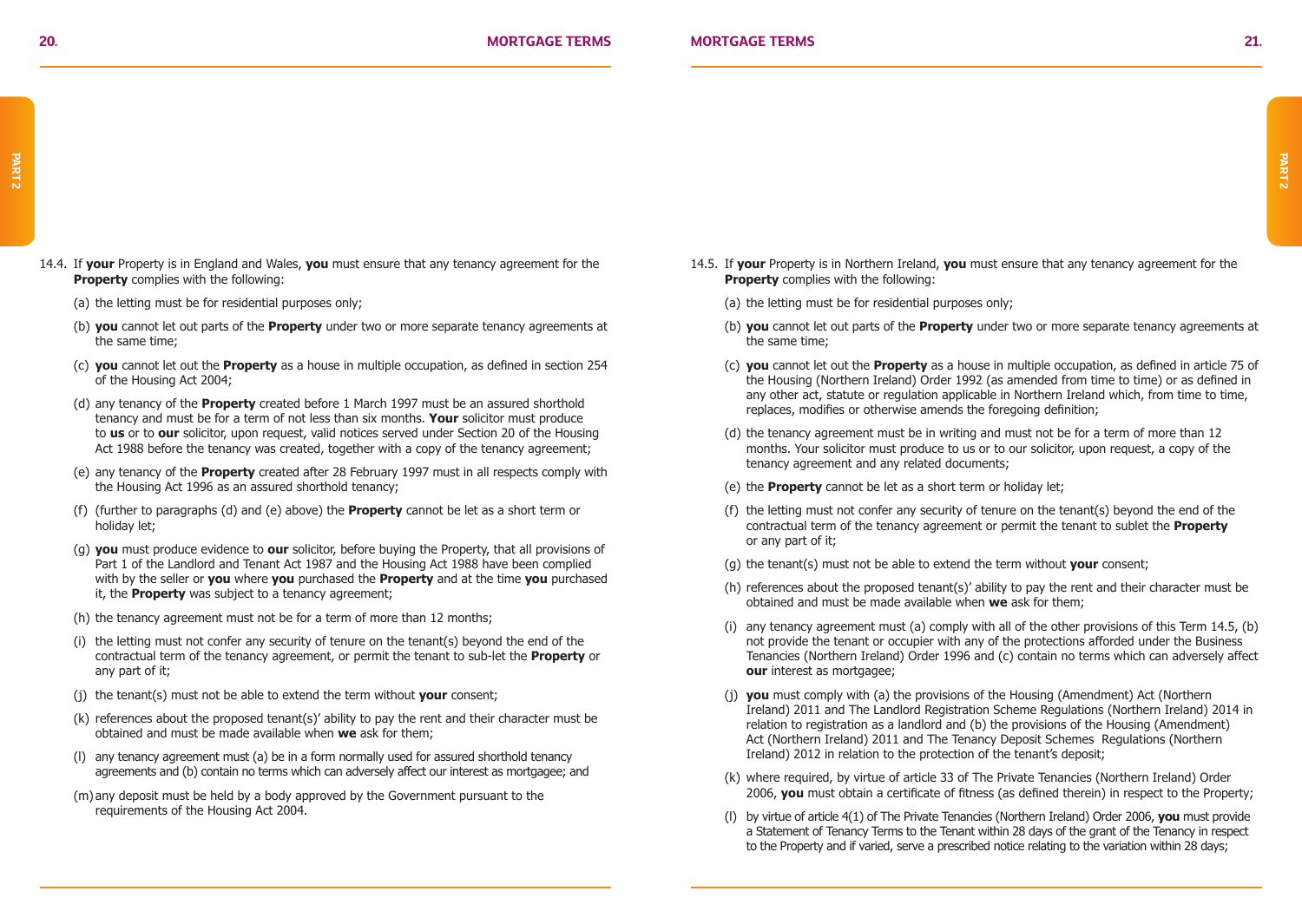- (m) by virtue of article 5 of The Private Tenancies (Northern Ireland) Order 2006, **you** must provide a rent book (as prescribed therein) to the tenant within 28 days of the grant of the tenancy in respect to the Property;
- (n) **you** must keep the Property in a good state of repair and condition and remedy any notice of unfitness or notice of disrepair as soon as possible keeping us advised at all stages; and
- (o) if a tenancy is entered into before 1 April 2007, evidence must be produced to our solicitor before buying the Property that the Property is not a Protected or a Statutory Tenancy.
- 14.6. If **your** Property is in Scotland, **you** must ensure that any tenancy agreement for the **Property** if located in Scotland complies with the following:
	- (a) the letting must be for residential purposes only;
	- (b) **you** must ensure that you register with the local authority as a landlord in terms of the Antisocial Behaviour etc. (Scotland) Act 2004;
	- (c) **you** cannot let out parts of the **Property** under two or more separate tenancy agreements at the same time;
	- (d) **you** cannot let out the **Property** as a house in multiple occupation, as defined in the Housing (Scotland) Act 2006;
	- (e) any tenancy of the **Property** before the coming into force of the Private Housing (Tenancies) (Scotland) Act 2016 must be a Short Assured Tenancy in terms of the Housing (Scotland) Act 1988. **Your** solicitor must produce to **us** or **our** solicitor, upon request, a valid AT5 notices served under the Housing (Scotland) Act 1988 before the tenancy was created together with a copy of the tenancy agreement and all other pre-tenancy documentation necessary to properly constitute a Short Assured Tenancy;
	- (f) any tenancy of the **Property** following the coming into force of the Private Housing (Tenancies) (Scotland) Act 2016 must be a Scottish private residential tenancy in terms of the Private Housing (Tenancies) (Scotland) Act 2016. **Your** solicitor must produce to **us** or **our** solicitor, upon request a copy of the tenancy agreement and evidence of service upon the tenant of all specified information and documentation necessary to properly constitute a Scottish private residential tenancy;
	- (g) the letting must not confer any security of tenure on the tenant(s) beyond the end of the contractual term of the tenancy agreement;
	- (h) the tenant(s) must not be able to extend the term without **your** consent;
	- (i) references about the proposed tenant(s)' ability to pay the rent and their character must be obtained and must be made available when **we** ask for them;
- (j) any tenancy agreement must (a) be in a form normally used for assured shorthold tenancy agreements and (b) contain no terms which can adversely affect **our** interest as mortgagee; and
- (k) any deposit must be held by a body approved pursuant to the requirements of the Tenancy Deposit Schemes (Scotland) Regulations 2011.
- 14.7. If the rental income for the Property exceeds £100,000 per annum, **we** reserve the right to request that **you** use **our** preferred form of tenancy agreement.
- 14.8. **You** must inform **us** if the **Property** remains unoccupied for a period of more than three months, and inform **us** when the **Property** is let. **You** must also inform us if you anticipate the **Property** will be unoccupied for a period of more than three months, and inform us when the **Property** is let.

### **15. Making sure the Property is insured**

- 15.1. **Your Property** must be covered by buildings insurance for as long as it's security for a **Loan**.
- 15.2. Except where the **Property** is insured in accordance with **Term** 15.3, **you** must insure the **Property** as follows:
	- (a) **You** must maintain a comprehensive policy against all usual house insurance risks. The risks include (but are not limited to) fire, explosion, earthquake, storm, flood, escape of water or oil, subsidence, heave, landslip and malicious damage. The policy must be for the cost of full reinstatement of the **Property**, including clearing the site and paying all fees and expenses. The amount insured under the policy must be enough to put the **Property** back to its original state following any amount of damage or destruction.
	- (b) **You** will give **us** proof of the policy that is in place together with proof of payment of the premiums, if **we** ask **you** for this.
	- (c) **You** must tell **us** as soon as possible about any damage to the **Property** which could give rise to a claim under the insurance policy.
- 15.3. If the **Property** is leasehold or commonhold and the terms of the lease, or the commonhold community statement, provide for the **Property** to be insured by a third party (for example, the landlord), then the **Property** will not need to be separately insured by **you**, provided that **you** make sure that the **Property** remains insured against all risks detailed in **Term** 15.2(a) above and for the cost of full reinstatement of the **Property**.
- 15.4. **You** will not do anything or allow anything to be done or not done which may make the insurance invalid or which makes the insurance more difficult or expensive to obtain or maintain or affects the ability to make a claim under the insurance policy.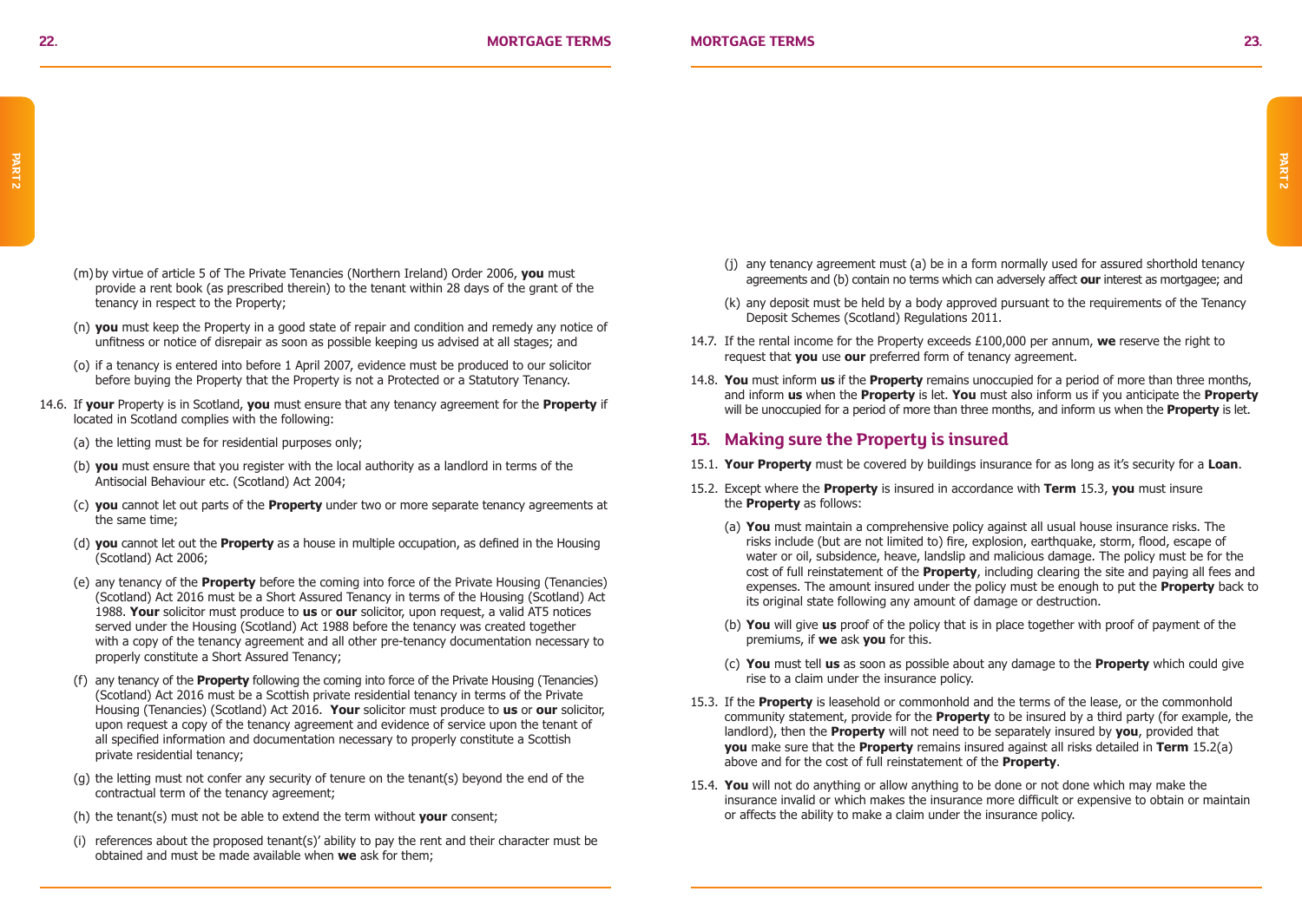15.5. **We** may, on **your** behalf, settle and adjust any claims against the insurers of the **Property**. In the event of a payout following a claim on the policy (whether arranged by **you** or **us**), **we** may receive any money paid out under the claim or, if **you** receive it, **you** must hold it in trust on **our** behalf and keep it separate from **your** other funds. **We** will use any money paid under the insurance policy to rebuild or repair the **Property** unless it is impracticable to do so, in which case, **we** will use the money to reduce or pay off the **Outstanding Balance**.

### **16. Your promises and confirmations where you are borrowing for a business purpose**

- 16.1. This **Term** 16 only applies where **you** are borrowing the **Loan** wholly or predominantly for the purpose of a business carried on, or intended to be carried on, by **you**.
- 16.2. **You** confirm to **us** that:
	- (a) the entry into and performance by **you** of the **Mortgage Documents** or any other document delivered to **us** in connection with a **Loan** does not conflict with any law or regulation applicable to **you**; and
	- (b) none of the circumstances set out in **Term** 6.1 is continuing.
- 16.3. The confirmations in **Term** 16.2 are made on the date of **your** acceptance of the Offer and deemed to be repeated (by reference to the facts and circumstances then existing) on each date on which **you** owe money to **us** under a **Loan**.

### **17. Action We May Take - Property located in England and Wales and Northern Ireland**

- 17.1. **We** may take any of the steps specified in **Term** 17.2 of the Mortgage **Terms** if **you** have become obliged to pay **us** the **Outstanding Balance** immediately under **Term** 6.1 of the **Loan Terms**. **We** may appoint a receiver to take these steps instead of **us**. A receiver is someone **we** can appoint to manage the **Property** for **us**. Although **we** would appoint the receiver, he or she would act for **you** and in **your** name (not **ours**) and **you** would have to pay his or her fees.
- 17.2. **We** or any receiver may do the following to protect **our** position as lender and safeguard the **Property** as security for the **Loan**:
	- (a) generally manage the **Property** including collecting and receiving all rents, arranging any necessary repairs and maintenance, ensuring compliance with local authority requirements, maintaining, renewing or increasing insurances and serving notices under any relevant housing legislation:
	- (b) take possession of the **Property** and take any action or proceedings necessary to do so;
- (c) sell the **Property** (whether or not **we** have taken possession) for a price and on such terms as **we** may think fit (always making sure that **we** get the best price possible in the circumstances);
- (d) let or sublet the **Property** and vary, renew, terminate, surrender or accept surrenders of leases, tenancies or licences over the **Property** for a price and on such terms and for such rent and payment as are reasonable in the circumstances;
- (e) sell any freehold, or leasehold reversions created as a result of letting or subletting the **Property** under paragraph (d) above; and
- (f) where the **Property** has been let or sublet under paragraph (d) above, exercise, on **your** behalf and without having to give **you** prior notice or obtain **your** consent, all the powers and duties conferred on a landlord by legislation in force at the time.
- 17.3. If **we** (or a receiver appointed by **us**) take possession of the **Property you** must remove all furniture and other moveable property (personal items) from the **Property** within 7 days and must not remove any fixed items from the **Property** without **our** agreement in writing.
- 17.4. If any furniture or moveable items are not removed within 7 days then **you** agree that **we** or the receiver may:
	- (a) deal with them as **your** agents and at **your** expense;
	- (b) sell or otherwise dispose of anything which belongs to **you**, in which case **we** (or the receiver) will give **you** any proceeds received less all reasonable expenses of the sale; and
	- (c) remove and store anything which **we** know does not belong to **you**.
- 17.5. Where more than one receiver is appointed each joint receiver may act separately and independently of any other joint receiver (unless the document appointing such receiver states otherwise). **We** may from time to time remove a receiver and appoint another in his or her place.
- 17.6. A receiver may charge any amount for his or her services as **we** reasonably agree with him or her and **you** will be responsible for paying those fees. **We** and any receiver may also employ and pay agents to act in **our** or the receiver's place. These agents will be treated as **your** agents and **you** will also be responsible for their fees so long as they are reasonable.
- 17.7. Where **your Property** is located in England and Wales, the Law of Property Act 1925 sets out certain rules in relation to the appointment of a receiver and the enforcement of security. It is typical for a mortgage lender to choose not to apply some of those rules and **we** do that as set out below:
	- (a) Section 109(8) of the Law of Property Act 1925 is amended to allow a receiver to use any money received by him or her to repay any money owing by **you** in such order of priority (not being an order which is in conflict with **Term** 2.6) as **we** and the receiver reasonably agree, rather than a specific order set out in those rules;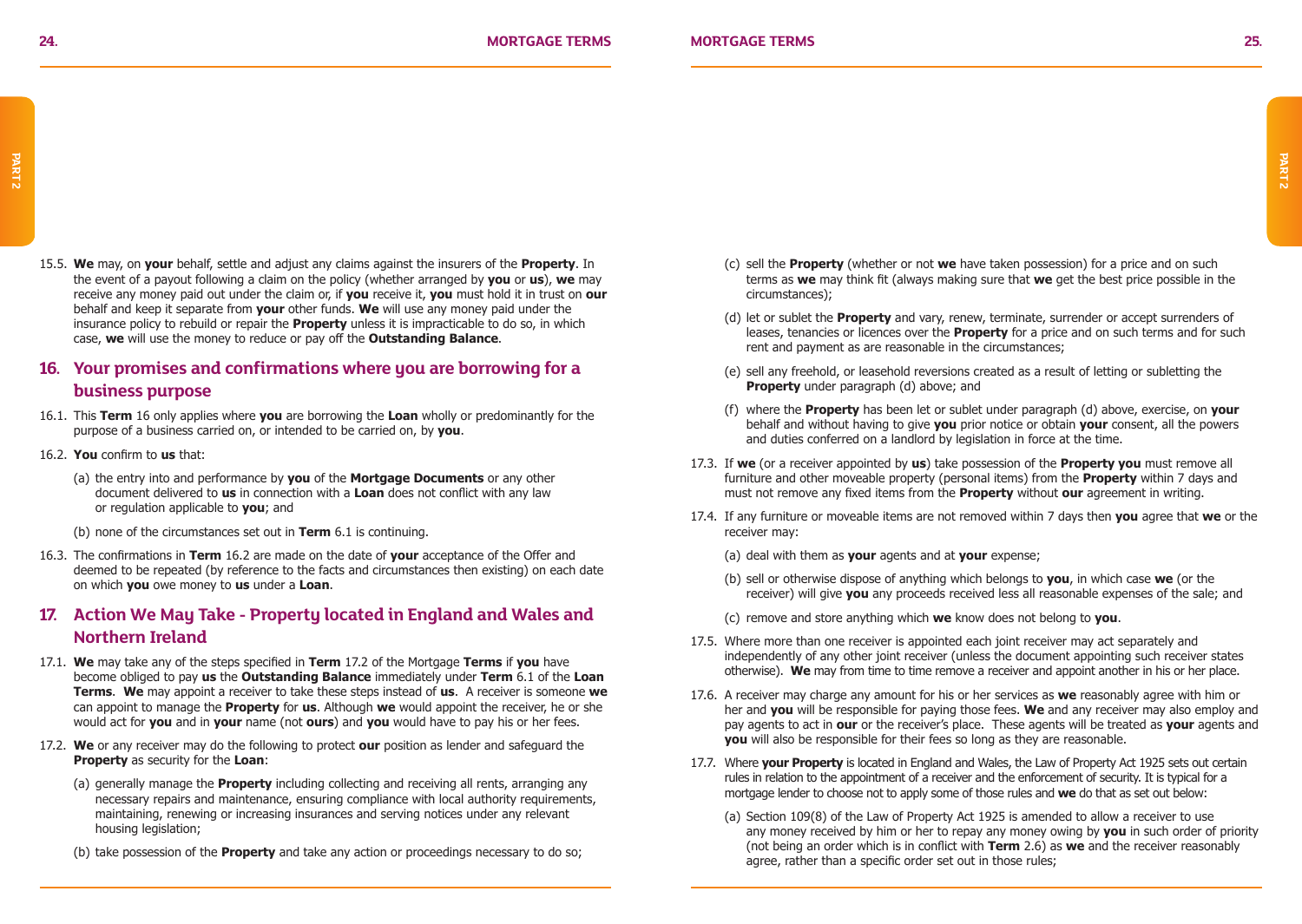- (b) Sections 99, 100 and 103 of the Act set out some specific powers in relation to dealing with a property, but **we** or a receiver are able to dispose of the **Property** in any way that **we** see fit provided that **we** or they act reasonably and do not breach these **Terms**.
- 17.8. Where **your Property** is located in Northern Ireland, the Conveyancing and Law of Property Act 1881 and the Conveyancing Act 1911 set out certain rules in relation to the appointment of a receiver and the enforcement of security. It is typical for a mortgage lender to disapply certain of those rules and **we** do that as set out below:
	- (a) Section 24(8) of the Conveyancing and Law of Property Act 1881 is amended to allow a receiver to use any money received by him or her to repay any money owing by **you** in such order of priority (not being an order which is in conflict with **Term** 2.6) as **we** and the receiver reasonably agree, rather than a specific order set out in those rules;
	- (b) Sections 18, and 20 of the Conveyancing and Law of Property Act 1881 and Section 3 of the Conveyancing Act 1911 set out some specific powers in relation to dealing with a property, but **we** or a receiver are able to dispose of the **Property** in any way that **we** see fit provided that **we** or they act reasonably and do not breach these **Terms**.

### **18. Action We May Take - Property Located in Scotland**

- 18.1. **We** may take any of the steps specified in **Term** 18.2 of the Mortgage **Terms** if **you** have become obliged to pay **us** the **Outstanding Balance** immediately under **Term** 6.1 of the **Loan Terms**.
- 18.2. **We** may do the following to protect **our** position as lender and safeguard the **Property** as security for the **Loan**:
	- (a) generally manage the **Property** including collecting and receiving all rents, arranging any necessary repairs and maintenance, ensuring compliance with local authority requirements, maintaining, renewing or increasing insurances and serving notices under any relevant housing legislation;
	- (b) take possession of the **Property** and take any action or proceedings necessary to do so;
	- (c) sell the **Property** (whether or not **we** have taken possession) for a price and on such terms as **we** may think fit (always ensuring that **we** obtain the best price possible in the circumstances);
	- (d) let or sublet the **Property** and vary, renew, terminate, surrender or accept surrenders of leases, tenancies or licences over the **Property** for a price and on such terms and for such rent and payment as **we** think fit;
	- (e) where the **Property** has been let or sublet under paragraph (d) above, exercise, on **your** behalf and without having to give **you** prior notice or obtain **your** consent, all the powers and duties conferred on a landlord by legislation in force at the time;
- (f) meet any of the Standard Conditions of the Conveyancing and Feudal Reform (Scotland) Act 1970 which **you** have not met. If **we** have to do this, **you** will be responsible for all of **our** expenses and charges (including any interest) that **we** reasonably incur. The Standard Conditions are referred to in Part 4;
- 18.3. If **you** have become obliged to pay **us** the **Outstanding Balance** immediately under **Term** 6.1 and **we** have issued a calling up notice in the manner prescribed by Section 19 of the Conveyancing and Feudal Reform (Scotland) Act 1970 demanding repayment of the **Outstanding Balance** in full and **you** have not complied with the calling up notice which **we** have issued:
	- (a) **you** shall be in default for the purposes of Standard Condition 9 of the Standard Conditions set out in the Conveyancing and Feudal Reform (Scotland) Act 1970; and
	- (b) **we** may exercise all other powers given to heritable creditors by (i) the Conveyancing and Feudal Reform (Scotland) Act 1970, and (ii) the Homeowner and Debtor Protection (Scotland) Act 2010 (this means that **we** are allowed to use all of the powers these pieces of legislation give to **us**, as lenders, to take the necessary steps to safeguard **our** security over **your Property** and seek repayment of the **Outstanding Balance**).
- 18.4. If **we** take possession of the **Property you** must remove all furniture and other moveable property (personal items) from the **Property** within 7 days and must not remove any fixed items from the **Property** without **our** agreement in writing.
- 18.5. If any furniture or moveable items are not removed within 7 days then **you** agree that **we** or any third party appointed on **our** behalf may:
	- (a) deal with them as **your** agents and at **your** expense;
	- (b) sell or otherwise dispose of anything which belongs to **you**, in which case **we** (or the receiver) will give **you** any proceeds received less all reasonable expenses of the sale; and
	- (c) remove and store anything which **we** know does not belong to **you**.

Please ask **your** legal adviser if **you** require further information.

### **19. Power of Attorney to act on your behalf**

19.1. **We**, and (where applicable) any receiver appointed over the **Property**, may need to take certain action (including signing documents) on **your** behalf to protect **our** security. **You** therefore appoint **us** (and any receiver appointed over the **Property**) to be **your** attorney to take such action where necessary. This means **we** (and any receiver appointed over the **Property**) are legally entitled to act on **your** behalf. **We** are appointed for as long as the mortgage remains in force securing any money **you** owe to **us**.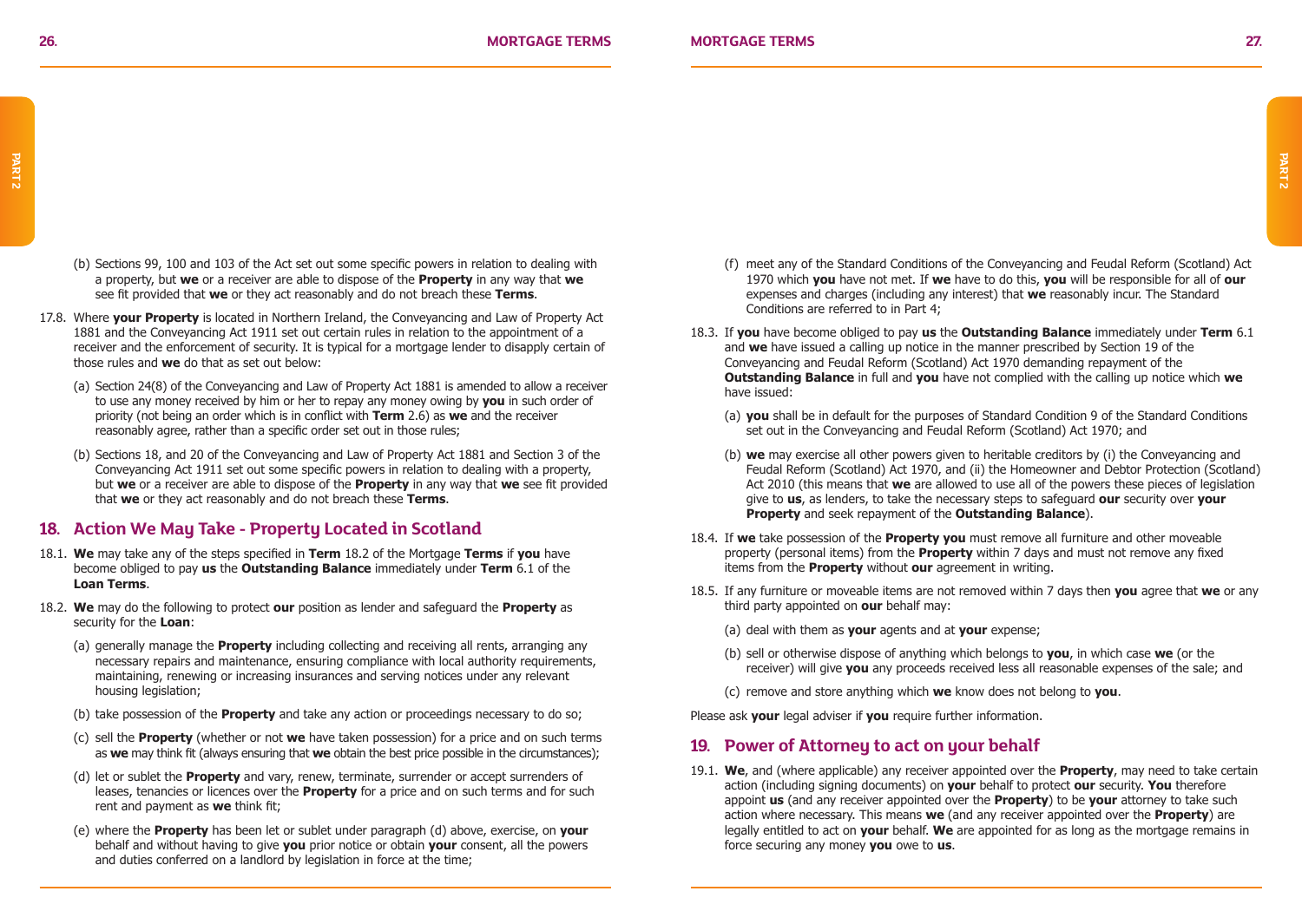- 19.2. If there are two or more of **you** named on the mortgage account, then **you** agree that **we** and any receiver appointed will be attorney for each of **you** individually as well as for all of **you** jointly.
- 19.3. **You** give **us** a power of attorney authorising **us** and any receiver to act on **your** behalf to take any action which **you** are obliged to take under these **Terms**, including but not limited to:
	- (a) signing and completing any document which is needed to make good any defect in **your** title to the **Property** or in the mortgage:
	- (b) transferring **your** share or interest in any residents' society or management company, or **your** legal or beneficial interest in the freehold, or leasehold reversion of the **Property** when **we** exercise **our** powers as mortgagee to sell or lease the **Property**;
	- (c) entering into any variation of **your** title to the **Property** in order to protect or enhance **our** security; and
	- (d) settling any claim made by **your** landlord, management company or commonhold association (if **your Property** is leasehold or commonhold), or rent charge owner (if **your Property** is subject to a rent charge) if **we** think it reasonable for **us** to settle it in order to protect **our** security or maintain its value, even though **you** may dispute the sum claimed.

### **20. Compensation from Third Parties**

- 20.1. **You** may at some time be entitled to recover money or damages:
	- (a) to correct or compensate for defects or damage relating to the **Property** or the title to it; or
	- (b) for any breach of contract or wrongful act or omission which may have caused damage to the **Property** or to the title to it or caused **you** to accept the **Property** or the title to it in a damaged or defective condition.
- 20.2. If the **Property** suffers any damage for which compensation is or may be payable under The Criminal Damage (Compensation) (Northern Ireland) Order 1977, **you** will immediately tell **us** about the circumstances giving rise to the damage and **you** will make sure that a claim for such compensation is made within the timescales required under that Order.
- 20.3. If **you** recover money or damages pursuant to **Term** 20.1 or Term 20.2 above, **you** may use the money or damages recovered either towards making good the damage or defects or towards payment of the money secured by the mortgage.

## **PART 3 – GENERAL TERMS**

### **21. When you borrow with someone else**

If there is more than one of **you**:

- (a) these **Terms** apply to all of **you** together and to each of **you** on **your** own;
- (b) each of **you** can be held fully responsible for keeping to these **Terms**.

This means that **we** can pursue each of **you** individually and both of **you** together to recover the **Outstanding Balance**.

Any borrower can request a change to the mortgage account, without the consent of the other (except where the request is in relation to additional borrowing or in relation to any right in relation to the **Property**, in which case, all borrowers will be required to consent to this).

### **22. When we can transfer the Loan or mortgage**

- 22.1. **We** may transfer, sell, assign, charge or otherwise dispose of **our** interest (in whole or in part) in the mortgage and the **Outstanding Balance** to another party at any time, in law or in equity on such terms as **we** may decide and without **your** consent.
- 22.2. Unless the terms of the transfer state otherwise, a transferee of the mortgage and **Outstanding Balance** will be able to exercise all the rights, powers and remedies which **we** are able to exercise before the transfer. In the event of a transfer **your** obligations to **us** under these **Terms** will continue for the benefit of the transferee.
- 22.3. **You** agree that **we** may at any time transfer all or some of **our** obligations under the mortgage (including these **Terms**) and the **Offer** to another person. If **we** do so, **you** will be able to enforce the transferred obligations against that person in the same way that **you** could enforce them against **us** before the transfer.
- 22.4. If **we** take any of the steps described in **Terms** 22.1 to 22.3 of the **General Terms**:
	- (a) it will not reduce **your** rights or increase **your** obligations under the mortgage (including these **Terms**) and the **Offer**; and
	- (b) it will not reduce any guarantees **you** have under or by virtue of the mortgage (including these **Terms**) and the **Offer**.
- 22.5. **We** may disclose the following to any person who takes, or is about to take, a transfer, assignment, charge or other disposal of all or part of **our** interest in, or any of **our** rights under or in respect of, the mortgage and the **Outstanding Balance**, or who takes, or is about to take, a transfer of all or some of **our** obligations under the mortgage (including these **Terms**) and the **Offer**: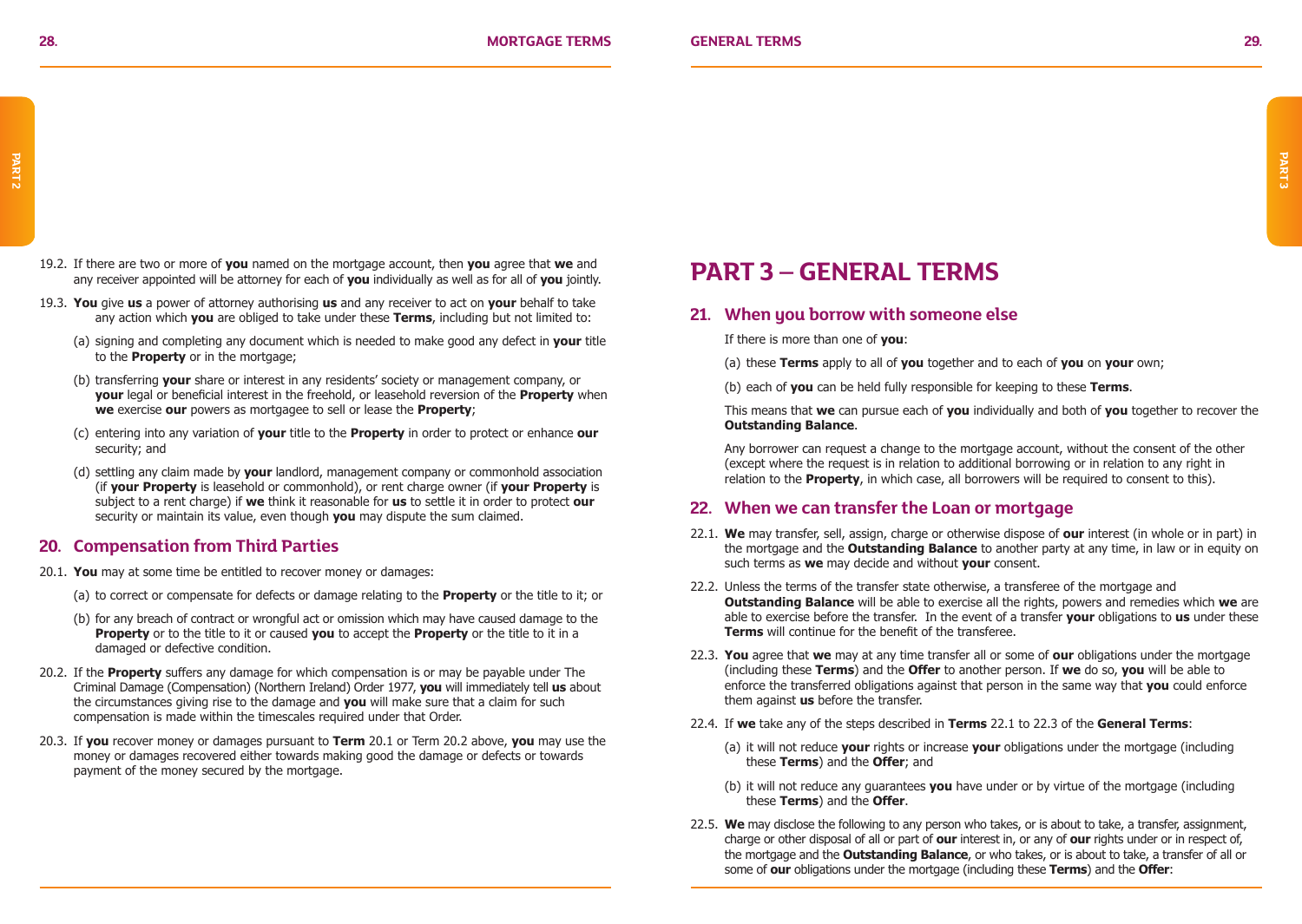- (a) any information **you** gave **us** when **you** applied for any **Loan**;
- (b) any documents supporting **your** application;
- (c) any other information or documents **we** hold concerning the **Property**, the **Offer**, any other security **we** hold in respect of the **Outstanding Balance**, or the way **you** have performed **your** obligations under the **Offer** and these **Terms**.

Where any information or document which **we** disclose under this **Term** was originally supplied by **you**, **you** agree that the person to whom **we** disclose it may rely on its truth and accuracy.

22.6. **You** may not assign **your** rights or obligations under these **Terms** or the **Offer**.

### **23. How we will tell you about matters relating to your Loan or mortgage**

If **we** have to tell **you** something, such as a change in **Interest Rates**, **we** will do so in English and send any notices, statements, letters or other documents by post to the last address **you** gave **us** or by email to the last email address **you** gave **us**. **We** will treat post as having arrived 5 days after **we** send it and an email as delivered one day after **we** send it. **You** must let **us** know straightaway if **you** change **your** name, address, email address or telephone number. If **we** lose contact with **you**, **we** may instruct tracing agents to locate **you** and **you** will be responsible for any costs and charges incurred.

### **24. Other Terms to be aware of**

- 24.1. All communications between **you** and **us** may be monitored or recorded to improve the quality of **our** service and for **your** protection and security.
- 24.2. **We** will supply these **Terms** and otherwise communicate with **you** in connection with **your Loan** in the English language.
- 24.3. Where the **Property** is in Scotland or Northern Ireland **we** require that **we** hold the title deeds to the **Property**. Where **we** hold the deeds to the **Property you** may ask **us** to send them to **your** legal representative or to supply extracts from or copies of the deeds to **you** or **your** representative. **We** can impose conditions in doing so and **you** may have to pay a charge for these services.
- 24.4. Each of the provisions of these **Terms** are distinct from each other. If one or more provisions becomes illegal, invalid, void or unenforceable, this will not affect any of the remaining provisions and the remaining provisions shall apply as if the illegal, invalid, void or unenforceable **Term** had not been included.
- 24.5. Laws and regulations imply certain **Terms** into **our** agreement with **you**. For example, as well as the powers set out in these **Terms**, **we** and **you** both have some other legal rights. Unless these **Terms** explicitly disapply those rights, they will be applicable to **you** or **us**.
- 24.6. If **we** decide not to enforce any part of these **Terms** or delay enforcing it, such delay or inaction will not affect **our** right to enforce the same part at a later date.
- 24.7. **We** can change these **Terms** if it is reasonable to do so to:
	- (a) make them easier to understand or to make them fairer to **you**;
	- (b) change the way **we** look after **your** account as a result of changes beyond **our** reasonable control in the banking or financial system, technology or the systems **we** use to run **our** business; or
	- (c) reflect changes to the law, codes of practice or the way **we** are regulated.

**We** will give **you** at least 14 days' notice under **Term** 22 of the **General Terms** of any change to these **Terms**.

- 24.8. No person other than a party to the mortgage or a person who takes a transfer of **our** interest in the mortgage or the **Outstanding Balance** under **Term** 22.1 of the **General Terms** may enforce any rights under these **Terms** of the **Offer**.
- 24.9. These **Terms** are governed and construed in accordance with the laws of that part of the United Kingdom where the **Property** is situated.

### **25. Complaints**

- 25.1. **We** strive to give **you** the highest standards of products and services. **We** understand that things don't always go to plan, and there may be times when **we** don't live up to **your** expectations. If this happens, **we** want **you** to tell **us**.
- 25.2. **We** want to resolve **your** complaint straightaway and, in the majority of cases, the first person **you** speak to will usually be able to resolve things for **you**, after which **you** will receive a letter confirming the resolution of **your** complaint. If **we** have not been able to do that by the end of the third business day after **we** have received **your** complaint, **we** will write to **you** to acknowledge **your** complaint and tell **you** who is dealing with it.
- 25.3. **We** will then keep **you** up to date while **we** are investigating **your** complaint, until **we** provide **you** with a formal resolution letter, as part of **our** procedure. In most cases reaching this stage, **we** will be able to resolve **your** complaint within two weeks of receiving it.
- 25.4. In exceptional circumstances, particularly where **your** complaint is complex, it may take over eight weeks to resolve matters for **you. We** will, however, write to **you** at that point to let **you** know **you** may be eligible to contact the Financial Ombudsman Service (FOS) to review **your**  complaint. **You** can contact them on 0800 023 4567 or 0300 123 9123, write to them at the Financial Ombudsman Service, Exchange Tower, London E14 9SR, or visit their website financial-ombudsman.org.uk.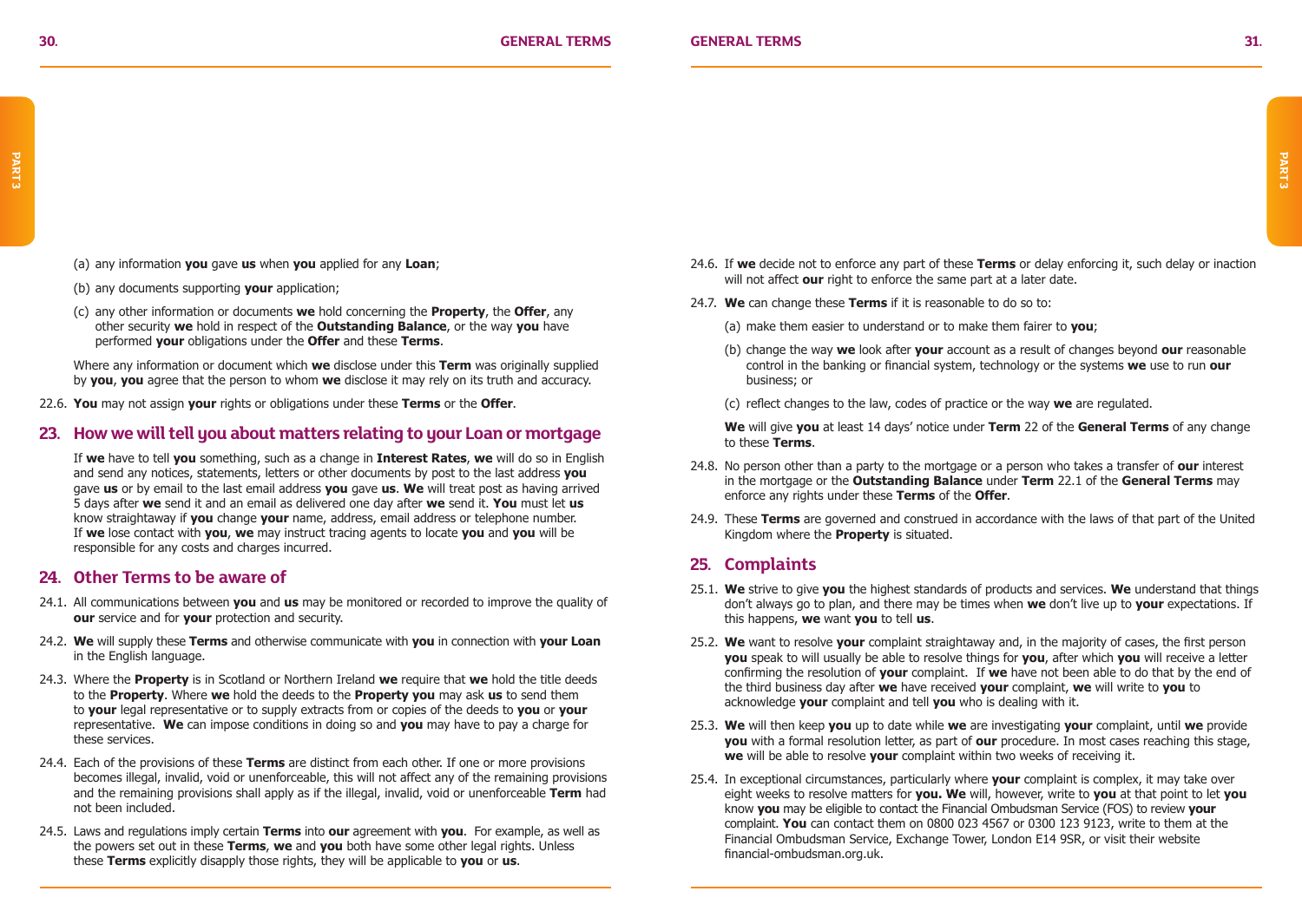- 25.5. If **you** are unhappy with **our** final response to **your** complaint, **you** can ask the FOS for an independent review.
- 25.6. Alternatively, if **you** take out **your Loan** online or over the phone and **we** have been unable to resolve **your** complaint to **your** satisfaction, **you** can complain about the product or service received from **us** through the Online Dispute Resolution Platform (ODR). **You** can access and submit **your** complaint online via the Platform: **https://webgate.ec.europa.eu/ odr/main/index.cfm?event=main.home.chooseLanguage**. The Platform will then send **your** complaint to the Financial Ombudsman Service for an independent review. If **you** want to make a complaint through the ODR **you** will need, **our** Name: Sainsbury's Bank plc, **our** email: **SainsburysBankCustomerRelations@sainsburysbank.co.uk**, **our** website address: **sainsburysbank.co.uk** and **our** geographic address: PO Box 12, Gateway House, Gargrave Road, Skipton, North Yorkshire, BD23 2HL.
- 25.7. For a full outline of **our** complaints procedures and how to make a complaint, please go to **our** website at: **sainsburysbank.co.uk/contact/contact-customer-care**.

### **26. Data Protection**

- 26.1. This section explains in outline what personal information **we** collect about **you**, why **we** need **your** information and where **we** obtain it from.
- 26.2. For full details as to how **we** use **your** personal data please read the Sainsbury's Bank Group Privacy Policy which can be found at **sainsburysbank.co.uk/legals/leg-reg-privacy-policy** which is incorporated into these **Terms** by reference (the Privacy Policy). Please read the Privacy Policy carefully and in full as it contains important information regarding how **we** will use **your**  personal data (and where applicable personal data relating to **your** financial associates e.g. a spouse) for the purposes of credit referencing for the purposes of entering and during the life of **your** agreement with **us**. If **we** intend to make use of **your** personal data for any new purposes which would be considered incompatible with the purposes for which it was originally collected, as set out in **our** Privacy Policy, **we** will notify **you** of such intended uses, prior to the commencement of any such processing.
- 26.3. **We** will regularly review the purposes for which **we** hold **your** personal data and will not hold it for longer than is necessary. **We** will also seek to minimise the personal data which **we** hold about **you** wherever possible.

#### 26.4. **We may give details of your Loan and any information we hold in connection with it to another party if:**

- (a) the law allows for such processing or says that **we** must;
- (b) **we** have a public duty to do so (this includes giving information to the police if **we** think it will help them prevent or detect crime);
- (c) it's necessary to protect **our** interests;
- (d) the party is within **our** group of companies as set out in the Privacy Policy;
- (e) **we** sell **our** business assets either in whole or part;
- (f) **we** are discussing transferring the **Loan** in accordance with **Term** 22 of the **General Terms**; or
- (g) **you** have given **us** permission to do so.

#### **Credit Searches**

- 26.5. As part of **your** application for the **Loan**, and where appropriate during the term of the mortgage, **we** will conduct searches with credit reference and fraud prevention agencies to check **your** identity, credit status and help **us** make decisions. Unless **you** have submitted a joint application for the mortgage **we** will assess **you** on **your** own (except where there is another party to this application).
- 26.6. **You** agree that information on the performance of **your** account(s) may be shared with Credit Reference Agencies and may be used by other lenders for credit assessment.
- 26.7. If **you** are provided with finance by **us** and do not repay in full and on time, **we** may tell credit reference agencies who will record the outstanding debt. These records will be shared with Fraud Prevention Agencies, other organisations and may be used and shared by **us** and them to:
	- (a) consider applications for credit and
	- (b) credit related services or other facilities, for **you** and any associated person; and
	- (c) trace debtors, recover debts, prevent or detect money laundering and fraud and to manage **your** account(s).
- 26.8. For further details as to how **we** and the credit reference agencies may make use of **your** personal information please read **our** Privacy Policy.
- 26.9. If fraud is identified, details will be passed to fraud prevention agencies to prevent fraud and money laundering. Further details are contained in **our** Privacy Policy.
- 26.10. By entering into the mortgage with **us you** agree that **we** can use **your** information in the ways described above and as set out in **our** Privacy Policy.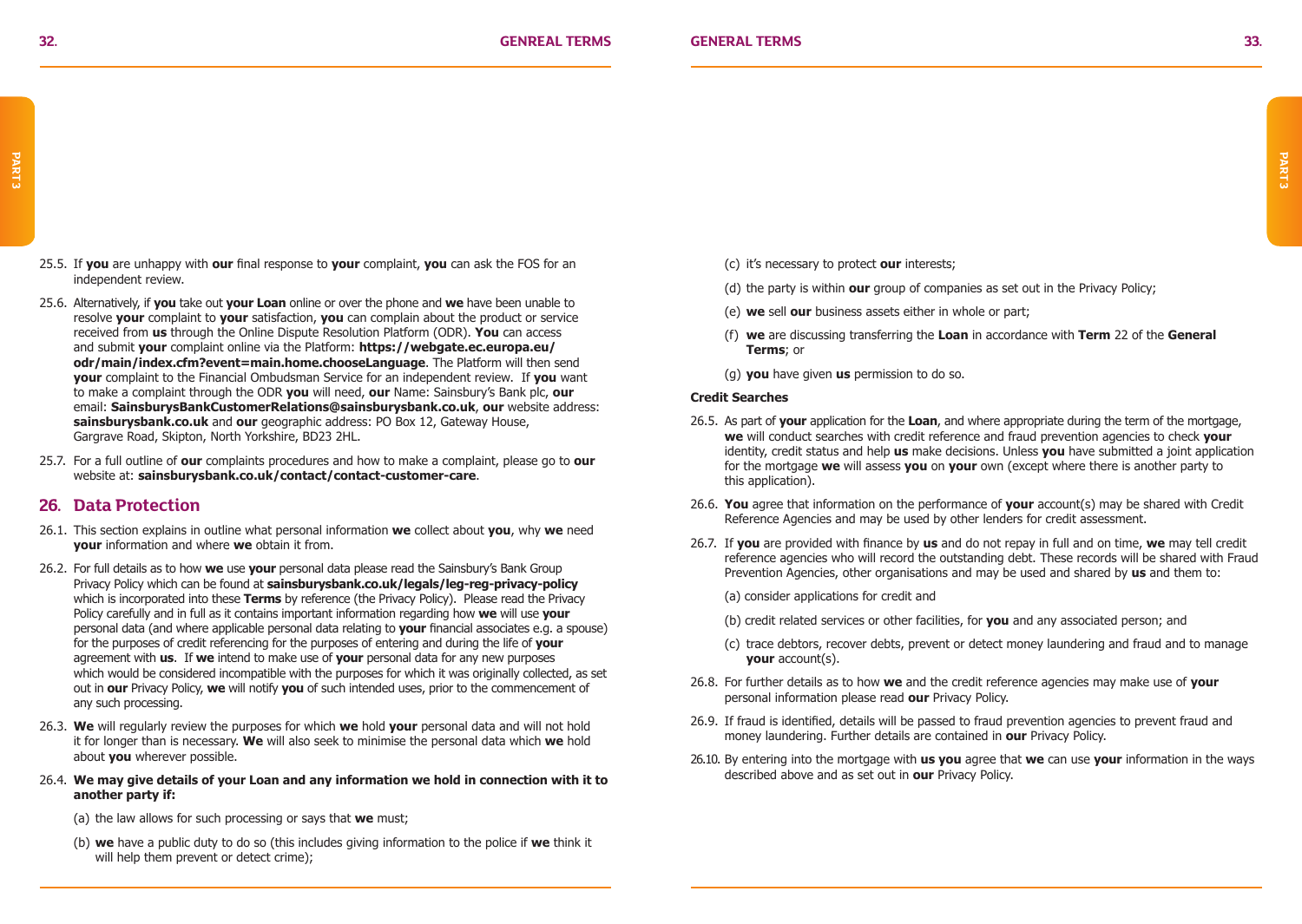### **Your Rights**

- 26.11. Subject to any overriding legal obligations, requirements and/or exemptions, **you** have the right to:
	- (a) object to **our** processing of **your** personal data;
	- (b) request that **we** cease processing **your** personal data for the purposes of profiling;
	- (c) ask **us** to correct incorrect personal data which **we** may hold about **you**;
	- (d) request the erasure of personal data where it is no longer necessary for the purpose(s) for which it was originally collected (this does not affect **our** obligations to **you** as set out in these **Terms**); and
	- (e) apply to **us** in writing, to obtain personal data held by **us** about **you** and/or obtain a portable copy of **your** personal data in a machine readable format.

To do so **you** can write to **us** at **Sainsbury's Bank, PO Box 12, Gateway House, Gargrave Road, Skipton, North Yorkshire, BD23 2HL.** Please note that **we** may ask **you** to provide a form of identification verification before **we** can deal with **your** request.

## **PART 4 – STANDARD CONDITIONS (SCOTLAND ONLY)**

### **This Part 4 only applies if the Property is located in Scotland**

For Properties located in Scotland, there are certain standard conditions which apply to all mortgaged properties. These conditions are contained in Schedule 3 to the Conveyancing and Feudal Reform (Scotland) Act 1970 (as amended) (the "**1970 Act**") and **you** and **your** legal adviser should refer to them for full details. **You** should not rely only on what is set out in this Part 4.

The following table provides a brief summary of what the standard conditions mean, and when they have been varied by these **Terms**.

| <b>Standard Condition</b>                                   | <b>What this means</b>                                                                                                                                                                                                                                                                                                                                                                                                                                                    | Where is this dealt<br>with in these Terms?                    |
|-------------------------------------------------------------|---------------------------------------------------------------------------------------------------------------------------------------------------------------------------------------------------------------------------------------------------------------------------------------------------------------------------------------------------------------------------------------------------------------------------------------------------------------------------|----------------------------------------------------------------|
| 1. Maintenance and repair                                   | . You must keep the Property in a good<br>condition at all times and carry out any necessary<br>repairs.<br>. We, our employees, or agents are able to<br>enter the <b>Property</b> after giving you reasonable<br>notice so that we may carry out a valuation of<br>the Property, inspect the state of repair and<br>condition of the <b>Property</b> , carry out or complete<br>any work which is needed to put right any failure<br>by you to comply with these Terms. | <b>Term</b> 13.1 applies in place<br>of the Standard Condition |
| 2. Completion of building and<br>prohibition of alterations | You must:<br>• complete as quickly as possible any unfinished<br>buildings and works to our satisfaction;<br>· obtain our written consent before demolishing,<br>altering or extending any part of the <b>Property</b> ; and<br>• carry out any such demolition, alteration or<br>extensions in accordance with all planning and<br>related laws (and, if we ask you, show us<br>evidence that this has been done).                                                       | Standard Condition 2<br>applies                                |
| 3. Observance of title conditions                           | . You must make sure that any conditions that<br>apply to the Property are complied with and that<br>payment of any charges and taxes relating to the<br><b>Property</b> are made promptly.                                                                                                                                                                                                                                                                               | Standard Condition 3<br>applies                                |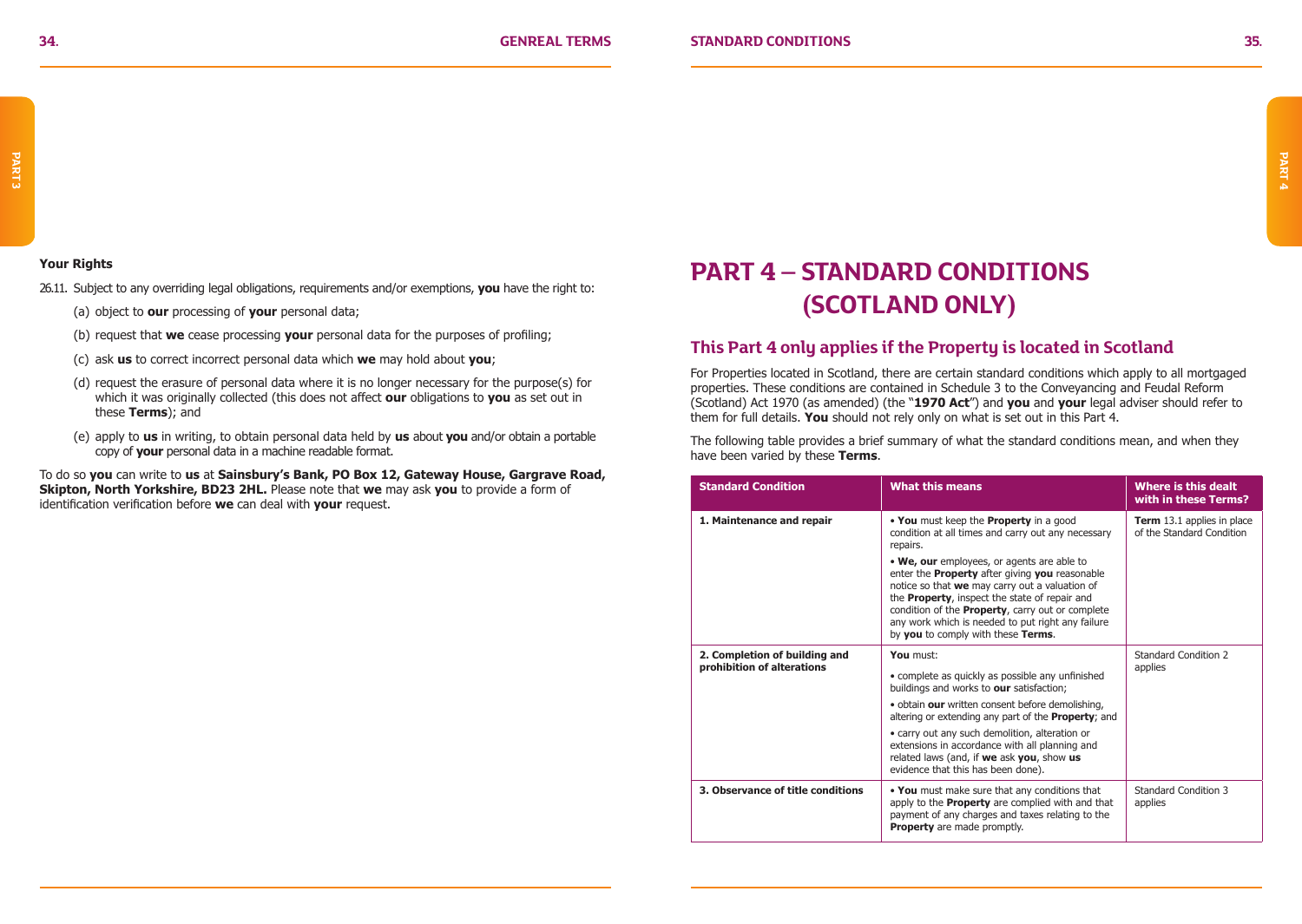$\Gamma$ 

| Standard Condition 4<br>Term 15 applies in place<br>of the Standard Conditions |
|--------------------------------------------------------------------------------|
|                                                                                |
|                                                                                |
|                                                                                |
|                                                                                |
|                                                                                |
|                                                                                |
|                                                                                |
|                                                                                |
| Terms 13.2 and 14 apply<br>in place of the Standard                            |
| Standard Condition 7                                                           |
|                                                                                |
| Standard Conditions apply<br>(as referred to in Term                           |
|                                                                                |
|                                                                                |

| 9. Default                              | <b>You</b> will be treated as being in default under our<br>standard security if:                                                                                                                                                                               | <b>Term</b> 6 applies and<br>Standard Condition 9                            |  |
|-----------------------------------------|-----------------------------------------------------------------------------------------------------------------------------------------------------------------------------------------------------------------------------------------------------------------|------------------------------------------------------------------------------|--|
|                                         | • a 'calling-up' notice has been served on you<br>which has not been complied with;                                                                                                                                                                             | applies                                                                      |  |
|                                         | • there has been a breach of the agreement<br>between you and us; or                                                                                                                                                                                            |                                                                              |  |
|                                         | • you have become insolvent.                                                                                                                                                                                                                                    |                                                                              |  |
| 10. Rights of creditor on default       | If you are in default, we may:                                                                                                                                                                                                                                  | Term 18.2 applies and<br>Standard Condition 10                               |  |
|                                         | · sell the Property;                                                                                                                                                                                                                                            | applies                                                                      |  |
|                                         | • take over the <b>Property</b> and collect rents and<br>other charges relating to the Property;                                                                                                                                                                |                                                                              |  |
|                                         | . lease the whole or any part of the <b>Property</b> ;                                                                                                                                                                                                          |                                                                              |  |
|                                         | • make any repairs required at the <b>Property</b> and<br>maintain the Property; or                                                                                                                                                                             |                                                                              |  |
|                                         | • apply to the court for a 'decree of foreclosure'<br>(this is a court judgement that (i) fixes the<br>outstanding mortgage debt, and (ii) orders the<br><b>Property</b> to be sold to repay that debt).                                                        |                                                                              |  |
| 11. Exercise of rights on<br>redemption | . You are able to redeem the standard security<br>on giving us a 'written notice of redemption' in<br>accordance with the 1970 Act.                                                                                                                             | This is dealt with in your<br>Offer and Term 10 and<br>Standard Condition 11 |  |
|                                         | . We may remove the need for, or the period of,<br>the notice.                                                                                                                                                                                                  | applies                                                                      |  |
|                                         | . Once all of your obligations under the Loan<br>have been met, we discharge the standard<br>security.                                                                                                                                                          |                                                                              |  |
| 12. Expenses                            | . You are responsible for all expenses incurred in<br>connection with your mortgage including but not<br>limited to (a) operational costs, (b) legal costs, (c)<br>costs to safeguard our security, and (d) arrears<br>charges, in accordance with these Terms. | <b>Term</b> 7 applies in place of<br>the Standard Conditions                 |  |